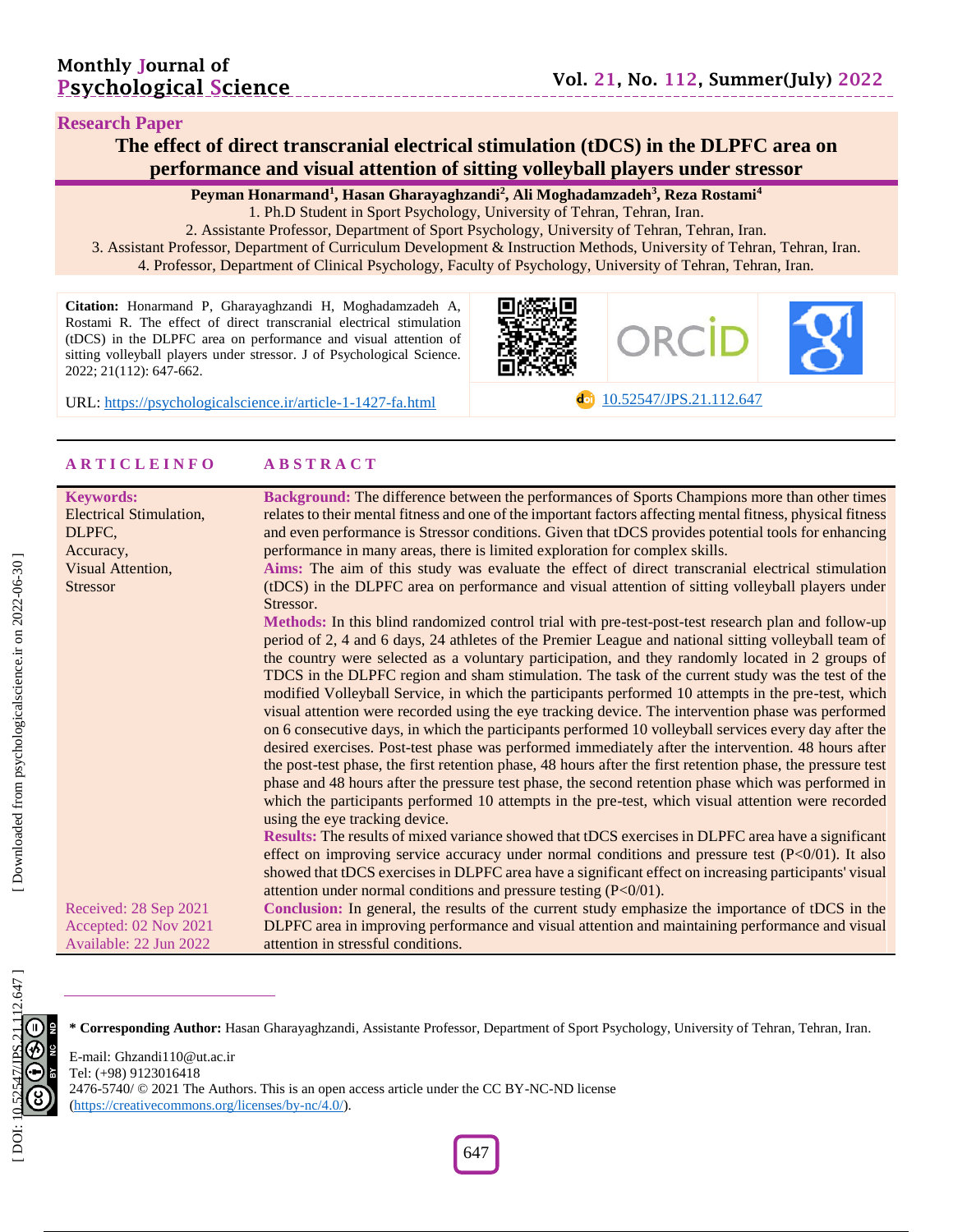# **Monthly Journal of Psychological Science**

# **Extended Abstract**

## **Introduction**

The studies in sport psychology covers two main objectives: to understand how psychological factors affect the athletic performance of a participant while practicing or competing in sport events. In addition, to understand how participation in sport and exercise events affect the psychological development and well -being of participants (Weinberg & Gould, 2014). One of the roles of sport and exercise psychologists is consulting with athletes and teams to develop psychological skills, for instance through a mental training program, for enhancing athletic performance in trainings and competitions (Vealey, 2007). One of the advanced techniques in this field is transcranial excitation with direct electric current (tDCS), which has shown promising results (Banisi and Magleton, 2013) .

tDCS is a non -invasive method in which a weak direct current (1 to 4 mA) is applied to the scalp, using long term changes in cortical polarity due to polarization and polarity of neurons and the effect Neurotransmitters are produced (Oheno et al., 2008). One of the stimulation regions of tDCS is the DLPFC region. Studies in this area have shown that DLPFC stimulation maintains alertness and attention (McKinley et al., 2013). Stimulation of tDCS in the DLPFC region is also associated with improved visual search (Bolginini et al., 2010). In exercise based literature, special measurements to efficient visual attention control, quiet eye, have been investigated to objectively assess spatial and temporal coordination of gaze and movement control (visual motor control) (Vickers, 2009). The quiet eye focuses as a final fixation on a unique place or object that occurs before the critical phase of motion begins and ends with a gaze deviation of more than 3 degrees and a duration of more than 100 milliseconds from the target (Vickers, 2007). The quiet eye has also been adopted as a criterion for controlling optimal visual attention in visual -motor tasks (Vickers, 2016). In the field of tDCS intervention on visual attention or quiet eye, Harris et al. (2019) showed that stimulation of visual and motor cortex and frontal area had no significant effect on visual attention (quiet eye) of

golf put hit . Given that tDCS provides a potential tool for performance enhancement in many areas, there are several gaps in this area. First, with a researcher searching in the databases did not find a study with the effect of tDCS on the performance of sports skills in stressful conditions. Second, there has been limited exploration of complex skills (Zhou et al., 2015). As in the study of Harris et al. (2019), tDCS training had no effect on visual -motor ability (golf put hit). Third, Pixa and Pollock (2018) believe that the impact of tDCS can vary according to the needs of the task, such as the complexity and ability level of the participants. Therefore, more studies in this field in different abilities and different subjects are important. Therefore, considering the effect of visual attention on improving athletic performance and considering the existing necessities due to the contradictions of previous studies, the researcher in this study intends to examine the effect of direct transcranial electrical stimulation (tDCS) in the DLPFC area on the performance and visual attention of volleyball players sitting under stressful conditions.

## **Method**

The method of the current study was quasiexperimental and the design of the current study was pre -test -post -test and follow -up period of 2, 4 and 6 days. The participants of the current study were 24 athletes of the Premier League and national sitting volleyball team of the country who were selected as a voluntary participation. Participants were randomly assigned to the DLPFC stimulation group  $(N=12)$  and the sham group  $(N=12)$ . In this study, transcranial direct electrical stimulation (tDCS) device was used to electrically stimulate the brain. In addition, the Dikablis Professional Wireless Ergoneers Eye tracking device, made by the German company ERGONEERS, was used to record the participants' visual attention. In addition, the third version of the Mental Readiness Form (Crane, 1994) was used to correct the stress and anxiety created. The task of this research was the modified test of AAHPERD volleyball service for sitting volleyball, which was performed in a standard environment. In this method, the participants performed 10 volleyball service attempts, which used the AAHPERD scoring scale to measure the accuracy of the services. The current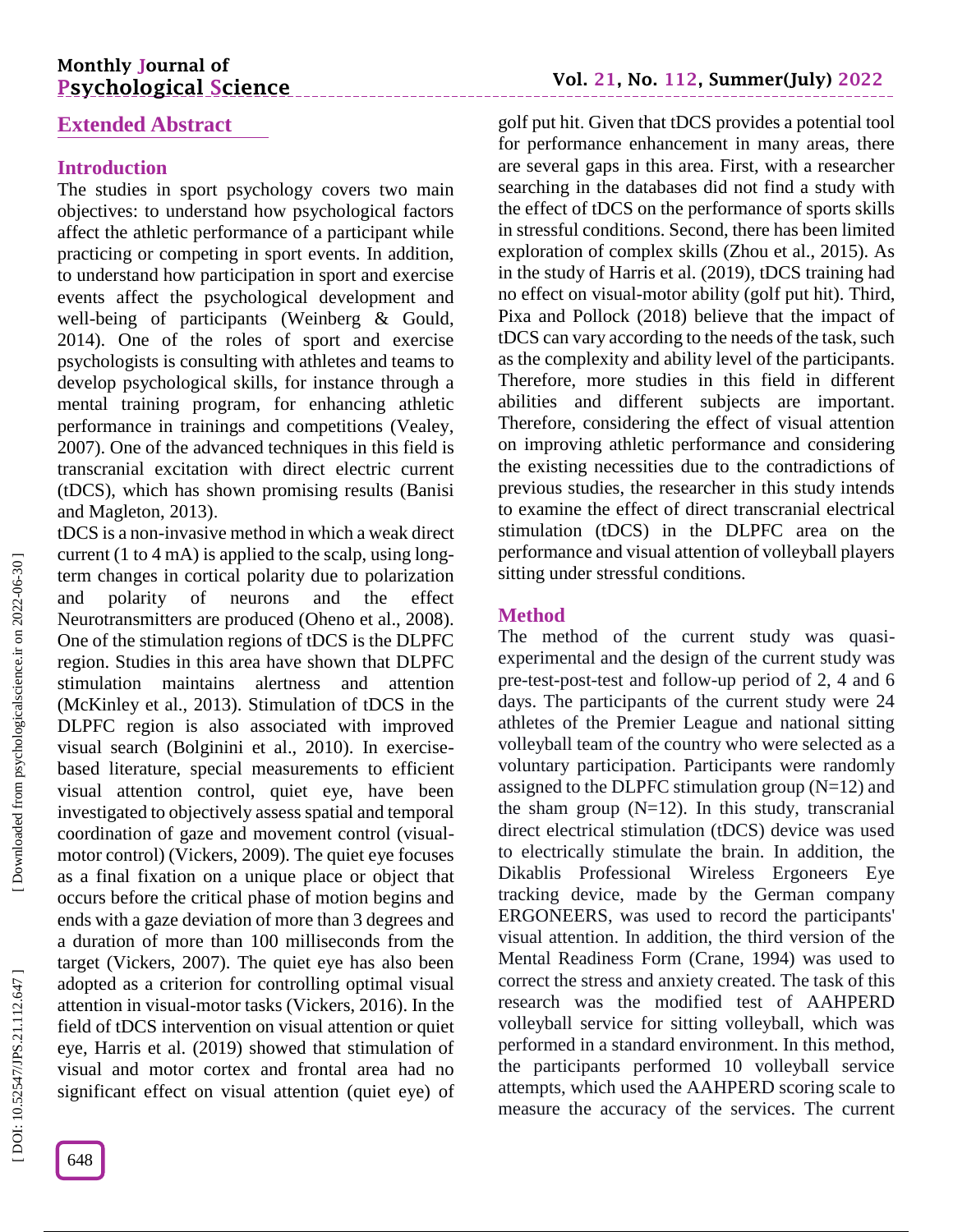# **Monthly Journal of Psychological Science**

 $\overline{\phantom{a}}$ 

study was performed in five phases: pre -test, post test, short -term follow -up, stress test and long -term follow -up. Participants performed 10 simple services in the pre -test phase. The intervention phase was performed for 6 consecutive days. The tDCS intervention of the DLPFC region is that the anode electrode is located at F3 and the cathode electrode is placed at F4. Immediately after the last training session (day 6), the post -test phase was performed. 48 hours after the post -test phase, the first (short -term) follow -up phase was performed in which participants performed 10 services. In the test under stress 48 hours after the first (short -term) follow -up phase,

participants performed 10 service attempts under stress with the aim of manipulating the level of cognitive anxiety. 48 hours after the stress test, the third follow -up phase was performed in which the participants performed 10 services. At each phase of the research, at the same time as serving, the participants' visual attention was measured using an eye tracking device. Data analyzed with mixed ANOVA.

### **Results**

Table 1 presents statistical indicators related to research variables in different groups.

| Table 1. Statistical indicators of accuracy and quiet eye of a simple volleyball service in different groups |
|--------------------------------------------------------------------------------------------------------------|
|--------------------------------------------------------------------------------------------------------------|

| Variable       | Group        | Pre test         | Post test        | First retention  | Stress test      | Second retention |
|----------------|--------------|------------------|------------------|------------------|------------------|------------------|
|                | PDPFC        | $28.41 + 2.46$   | $35.83 + 2.88$   | $35.08 + 3.34$   | $35.50 + 3.58$   | $35.33 + 2.83$   |
| Accuracy       | <b>Sham</b>  | $29.50 + 2.81$   | $30.66 + 2.49$   | $30.25 + 2.95$   | $27.41 + 5.16$   | $31.00 + 2.86$   |
|                | <b>PDPFC</b> | $452.75 + 20.97$ | $499.16 + 35.62$ | $523.25 + 38.43$ | $494.08 + 36.75$ | $526.00+28.06$   |
| Quiet eye (ms) | Sham         | $451.66 + 31.28$ | $450.41 + 30.87$ | $453.25 + 26.68$ | $414.66 + 47.77$ | $452.66 + 21.76$ |

One way ANOVA with repeated measure on the measurement time revealed a significant group by measurement time interaction for accuracy (F (4, 56)  $= 6.30, p < 0.01, \eta p2 = 0.22$ ). Post hoc analyses of the between group effects revealed there was no significant difference between the DLPFC and sham groups at pre-test phase for accuracy ( $p = 0.32$ , mean difference  $= 1.08$ ). However the DLPFC group had significantly better accuracy at post test phase ( $p \le$ 0.01, mean difference  $= 5.16$ ), first retention phase (p  $< 0.01$ , mean difference = 4.83), stress test phase (p  $<$  $0.01$ , mean difference = 8.08), and second retention phase ( $p < 0.01$ , mean difference = 4.33). Within group post hoc analyses revealed no significant improvements in acuuracy ( $p > 0.05$ ) for the sham group throughout the test phases. However the DLPFC group significantly increased their accuracy from pre test to post test ( $p < 0.01$ ), first retention (p  $(0.01)$ , stress test ( $p < 0.01$ ), and second retention (p < 0.01), and they were able to maintain this increase as there was no significant difference from stress test to post test ( $p > 0.05$ ), first retention ( $p > 0.05$ ) and second retention ( $p > 0.05$ ).

Other results indicated that a significant group by measurement time interaction for quiet eye (F (4, 56)  $= 5.75$ , p<0.01,  $np2 = 0.20$ ). Post hoc analyses of the between group effects revealed there was no

significant difference between the DLPFC and sham groups at pre -test phase for quiet eye (p=0.92, mean difference  $= 1.08$ ). However the DLPFC group had significantly longer quiet eye at post test phase ( $p <$ 0.01, mean difference  $= 48.73$  ms), first retention phase ( $p < 0.01$ , mean difference = 70.00 ms), stress test phase ( $p < 0.01$ , mean difference = 79.41 ms), and second retention phase ( $p$ < 0.01, mean difference = 73.33 ms). Within group post hoc analyses revealed no significant improvements in quiet eye ( $p > 0.05$ ) for the sham group throughout the test phases. However the DLPFC group significantly increased their quiet eye from pre test to post test ( $p < 0.01$ ), first retention ( $p < 0.01$ ), stress test ( $p < 0.01$ ), and second retention ( $p < 0.01$ ), and they were able to maintain this increase as there was no significant difference from stress test to post test  $(p>0.05)$ , first retention ( $p > 0.05$ ) and second retention ( $p > 0.05$ ).

#### **Conclusion**

The results of the current study can be examined from two aspects. First, the results of the current study showed that direct transcranial electrical stimulation (tDCS) of the DLPFC area has a significant effect on performance and visual attention (quiet eye) of the simple service of sitting volleyball players and improves performance and increased the length of the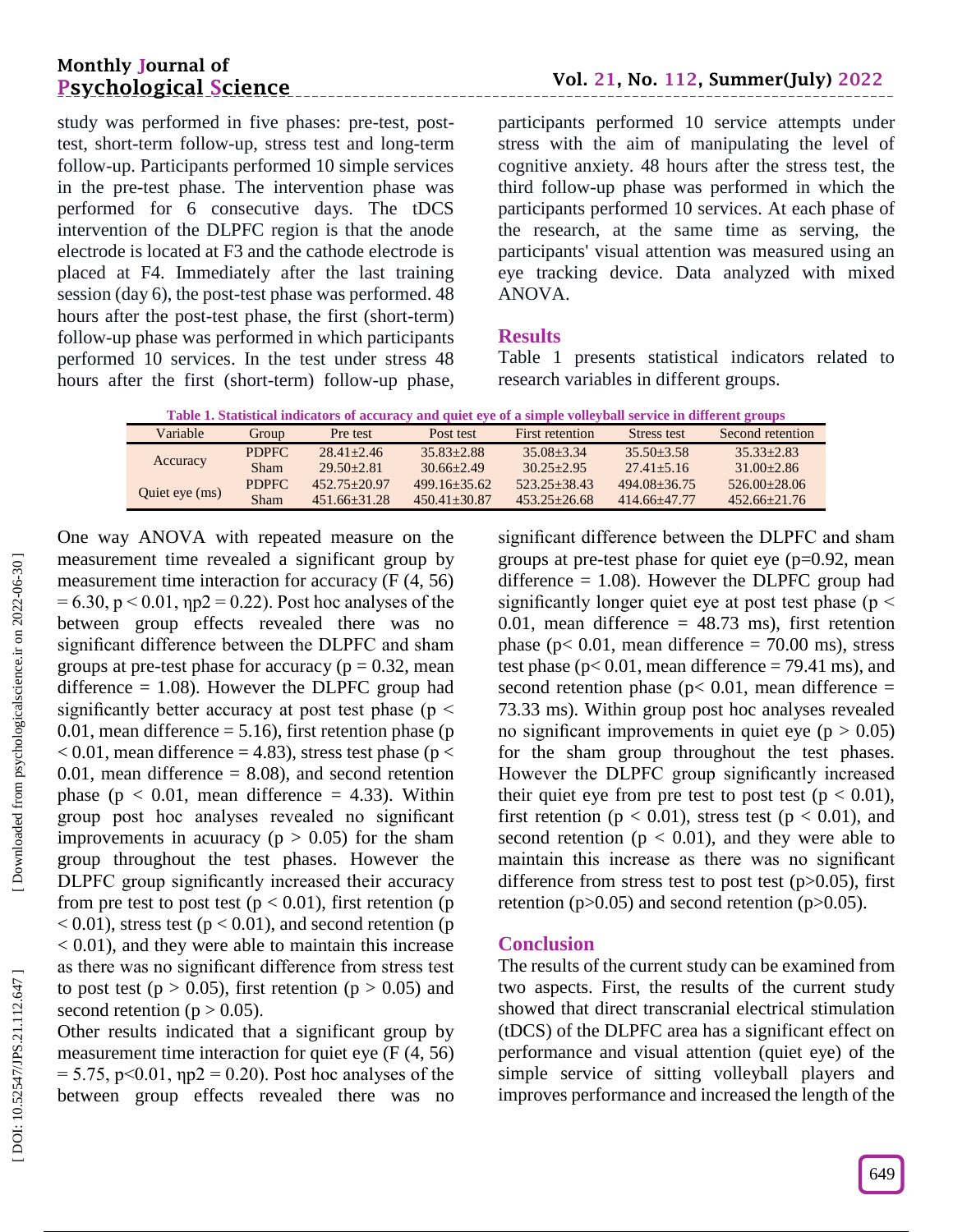# **Monthly Journal of Psychological Science**

participants's quiet eye period. This finding is directly inconsistent with the findings of Harris et al. (2019), but in indirect studies, studies in this area have shown that DLPFC stimulation maintains alertness and attention (McKinley et al., 2013). Stimulation of tDCS in the DLPFC region is also associated with improved visual search (Bolginini et al., 2010). Theories and hypotheses for the effect of tDCS on the performance and learning of sports skills have been reported the most important of which are the simultaneous firing of neural, non-synaptic mechanisms and synaptic mechanisms (Ballard et al., 2019). Second, the results of the current study showed that tDCS stimulation in the DLPFC region did not impair the performance and visual attention (quiet eye) of the participants in the stress test, which resulted in the effect of tDCS stimulation in Emphasizes the DLPFC area in stressful and anxious situations. Andal tDCS may improve fatigue by reducing intracranial GABA activity. This reduction can act as a compensation for central arousal disorder or allow individuals to regain new motor skills during exercise. Overall, the results of the current study showed that transcranial electrical stimulation from

the DLPFC area has a significant effect on the accuracy and visual attention (quiet eye) of a simple volleyball service and causes a significant increase in accuracy and length of the quiet eye period, and the results were transferred to the stress test.

#### **Ethical Considerations**

**Compliance with ethical guidelines:** The present study extracted from the doctoral dissertation approved by the University of Tehran with the code of ethics IR/ SSRI.REC.2021.10630.1147 is approved by the ethics committee in the research of the Institute of Physical Education and Sports Science . This study was conducted following voluntary work and cooperation with the Iran Sports Federation for the Disabled, and after initial interviews with participants and filling out a form of informed consent to participate in this study .

**Funding:** The present study is supported by Cognitive Science and Technologies Council (CSTC) .

**Authors' contribution:** The first author was the main researcher of this research and the secend author was the Corresponding Author and supervisor. Third and fourth authors were also present as second supervisor and advisor.

**Conflict of interest:** The authors do not express any conflict of interest in this study.

**Acknowledgments:** We appreciate all the participants in this study and the Iran Sports Federation for the Disabled .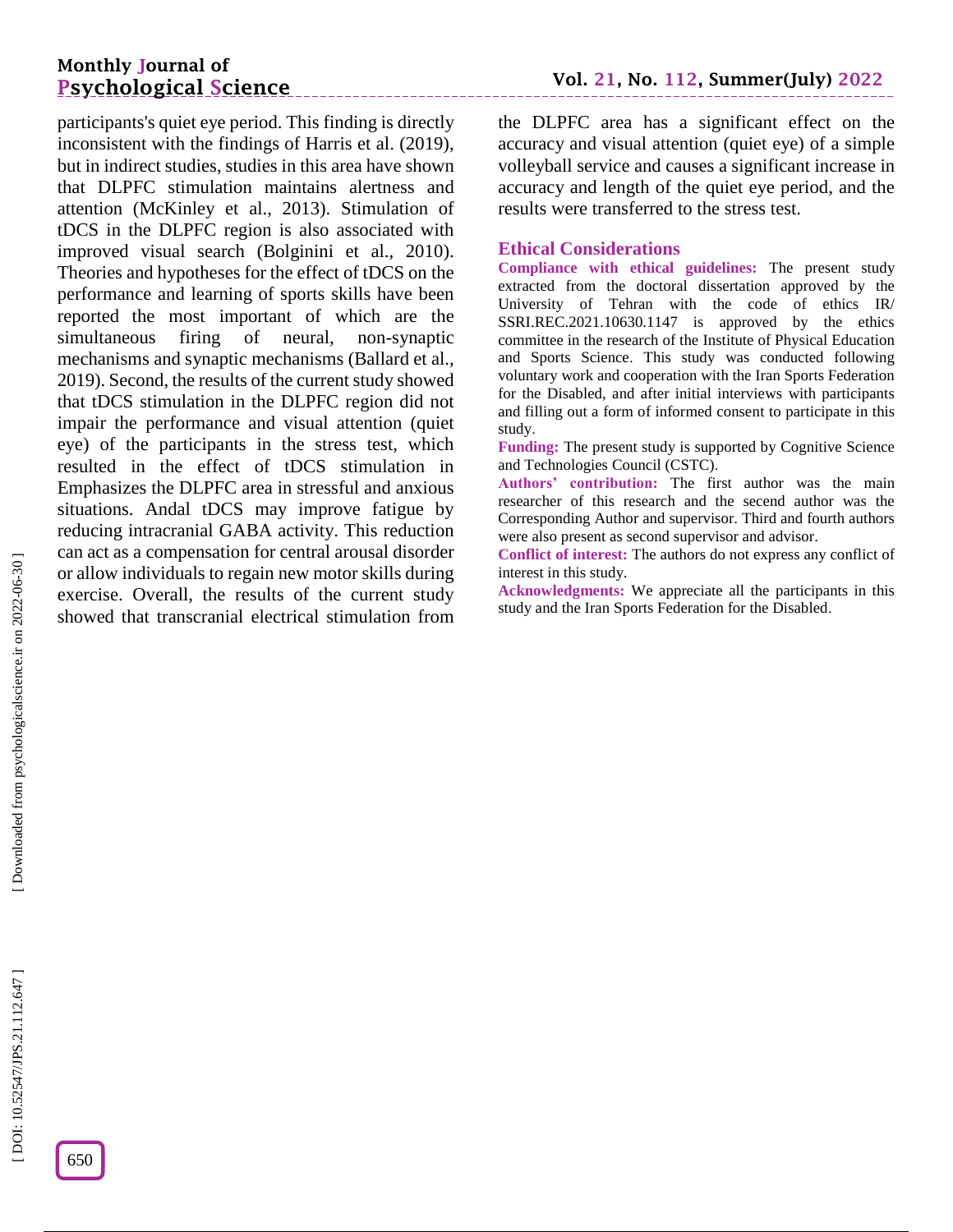**مقاله پژوهشی**

تأثير تحريك الكتريكي مستقيم فراجمجمهاي (tDCS) ناحيه DLPFC بر عملكرد و توجه ديداري بازيكنان واليبال نشسته **تحت شرایط تنشگر**

| پیمان هنرمند'، حسن غرایاقزندی*}، علی مقدمزاده}، رضا رستمی <sup>؛</sup>           |
|----------------------------------------------------------------------------------|
| ۱. دانشجوی دکتری تخصصی روانشناسی ورزش، دانشگاه تهران، تهران، ایران.              |
| ۲. استادیار، گروه روانشناسی ورزش، دانشگاه تهران، تهران، ایران.                   |
| ۳. استادیار، گروه روشها و برنامههای آموزشی و درسی، دانشگاه تهران، تهران، ایران.  |
| ۴. استاد، گروه روانشناسی بالینی، دانشکده روانشناسی، دانشگاه تهران، تهران، ایران. |

| چکیده                                                                                                                                  | مشخصات مقاله            |
|----------------------------------------------------------------------------------------------------------------------------------------|-------------------------|
| زهینه: تفاوت عملکرد قهرمانان ورزشی بیش از زمانهای دیگر به آمادگی ذهنی آنها مربوط میشود و یکی از عوامل مهمی که آمادگی                   | كليدواژهها:             |
| روانی، بدنی و حتی عملکرد را تحت تأثیر قرار میدهد شرایط تنشگر است. با توجه به اینکه DCS؛ وسیلهای بالقوه برای افزایش عملکرد در           | تحريك الكتريكي،         |
| بسیاری از زمینهها فراهم می کند، اما اکتشاف محدودی درزمینه توانشهای پیچیده وجود دارد.                                                   | <b>.DLPFC</b>           |
| هدف: هدف از مطالعه حاضر بررسی تأثیر تحریک الکتریکی مستقیم فراجمجمهای (tDCS) ناحیه DLPFC بر عملکرد و توجه دیداری                        | دقت،                    |
| بازيكنان واليبال نشسته تحت شرايط تنشگر انجام گرفت.                                                                                     | توجه ديداري،            |
| <b>روش:</b> در این شبهتجربی و با طرح تحقیق پیشآزمون – پسآزمون و دوره پیگیری ۲، ۴ و ۶ روزه، ۲۴ ورزشکار لیگ برتری و ملیپوش               | تنشكر                   |
| والیبال نشسته کشور بهصورت مشارکت داوطلبانه انتخاب، و بهصورت تصادفی در ۲ گروه ۱۲ نفری تمرینات DCS، ناحیه DLPFCو تحریک                   |                         |
| ساختگی قرار گرفتند. تکلیف پژوهش حاضر آزمون سرویس اصلاح شده والیبال ایفرد بود که شرکت کنندگان در پیش آزمون به اجرای ۱۰                  |                         |
| کوشش پرداختند که همزمان با استفاده از دستگاه ردیابی چشم توجه دیداری شرکت کنندگان نیز ثبت گردید. مرحله مداخله در ۶ روز                  |                         |
| متوالی انجام گرفت که در هرروز بعد از تمرینات مورد نظر شرکت کنندگان به اجرای ۱۰ سرویس والیبال میپرداختند. بلافاصله از مداخله            |                         |
| پسآزمون اجرا گردید. ۴۸ ساعت بعد از مرحله پسآزمون، مرحله یادداری اول، ۴۸ ساعت پس از مرحله یادداری اول، مرحله آزمون تنش                  |                         |
| و ۴۸ ساعت بعد از مرحله آزمون تنیدگی، مرحله یادداری دوم انجام گرفت که شرکت کنندگان در هر یک از مراحل به اجرای ۱۰ سرویس                  |                         |
| والیبال پرداختند که همزمان با استفاده از دستگاه ردیابی چشم توجه دیداری شرکت کنندگان نیز ثبت گردید.                                     |                         |
| <b>یافتهها:</b> نتایج آزمون تحلیل واریانس مختلط نشان داد که تمرینات iDCS ناحیه DLPFC بر بهبود دقت سرویس تحت شرایط عادی و               |                         |
| آزمون تنیدگی تأثیر معنیداری دارد (۰/۱۱) .P< .(۱۰۱). همچنین نشان داد که تمرینات tDCS ناحیه DLPFC بر افزایش توجه دیداری شرکت             |                         |
| کنندگان تحت شرایط عادی و آزمون تنش تأثیر معنیداری دارد (۰/۰۱).                                                                         | دريافت شده: ۱۴۰۰/۰۷/۰۶  |
| <b>نتیجه گیری:</b> بهطور کل <sub>ی</sub> نتایج مطالعه حاضر بر اهمیت tDCS ناحیه DLPFC بر بهبود عملکرد و توجه دیداری و حفظ عملکرد و توجه | پذیرفته شده: ۱۴۰۰/۰۸/۱۱ |
| دیداری در شرایط تنشگر تأکید دارد.                                                                                                      | منتشر شده: ۱۴۰۱/۰۴/۰۱   |
|                                                                                                                                        |                         |
|                                                                                                                                        |                         |
|                                                                                                                                        |                         |
|                                                                                                                                        |                         |
|                                                                                                                                        |                         |
| * <b>نویسنده هسئول:</b> حسن غرایاقزندی، استادیار، گروه روانشناسی ورزش، دانشگاه تهران، تهران، ایران.                                    |                         |

Ghzandi110@ut.ac.ir :رایانامه

تلفن: ۱۶۴۱۸۰۱۶۴۰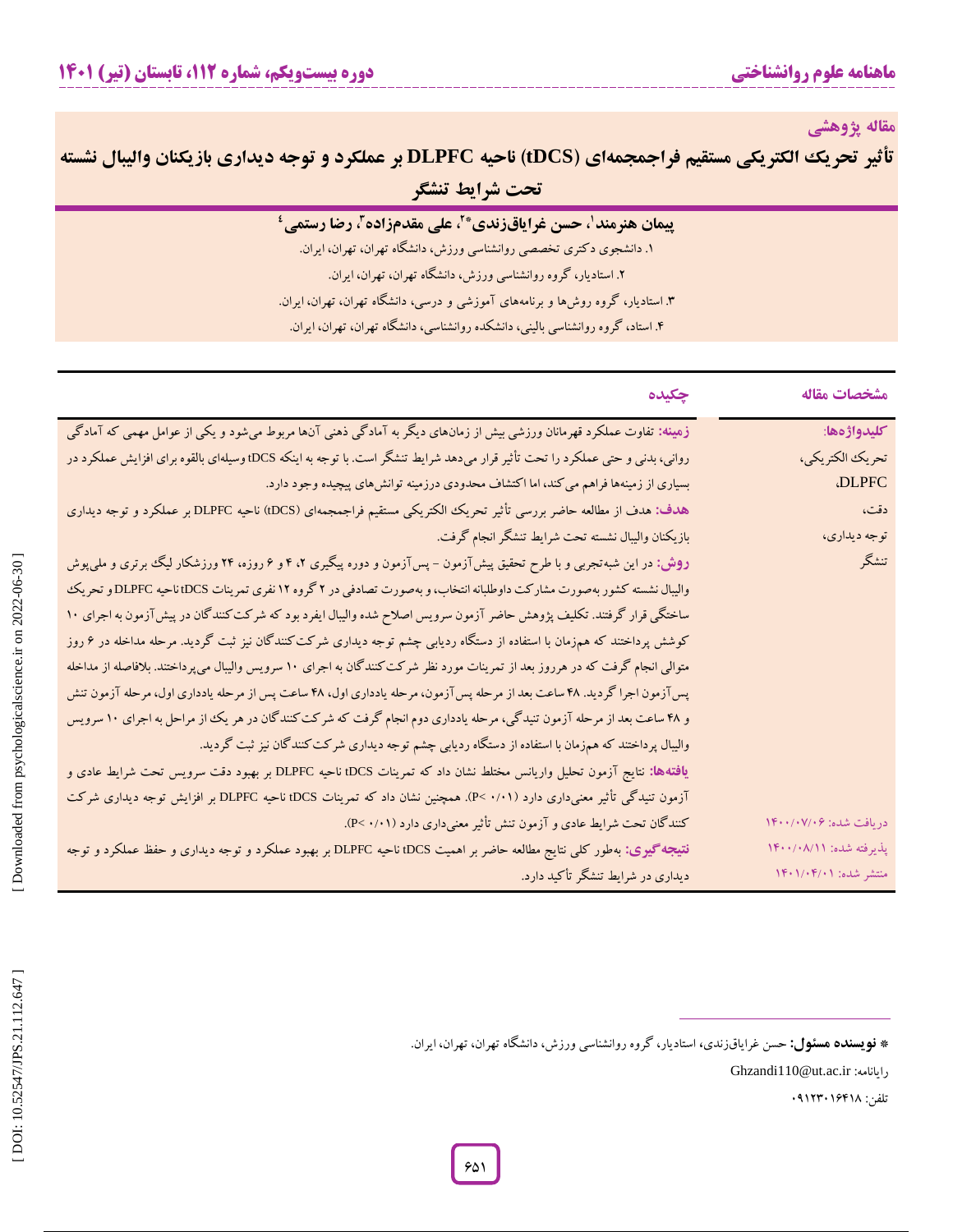#### **مقدمه**

مطالعات روانشناسی ورزشی دارای دو هدف اصلی میباشند: درک چگونگی تأثیر عوامل روانشناختی بر عملکرد ورزشی شرکتکننده در حین تمرین یا شرکت در مسابقات ورزشی؛ همچنین، درک چگونگی تأثیر مشارکت در رویدادهای ورزشی و تمرینی بر توسعه روانی و تندرستی شر کت کنند کان (وینبر ک و کلد، ۲۰۱۴). روانشناسان ورزشی و مربیان ذهنی چندین دهه است که با ورزشکاران و تیمها کار می کنند و به آنها در افزایش عملکرد و تندرستی کمک می کنند (ویالی، ۲۰۰۷). در طول سالها، تکنیکهای متفاوتی برای آموزش عملکرد ورزشی و مهارتهای روانی به کار گرفته شده است تا به ورزشکاران و مربیان در ورزشهای مختلف کمک شود (ویالی، ۲۰۰۷). یکی از تکنیکهای پیشرفته در این زمینه تحریک فراجمجمهای با جریان الکتریکی مستقیم (DCS) است که این روش نتایج امیدوار کنندهای را نشان داده است (بانیسی و ما کلتون،  $(7.14)$ 

اخیراً، علاقه به استفاده از tDCS بهعنوان روشی برای افزایش این کارکردها به دلیل دسترسی اسان به تجهیزات و طیف وسیعی از یافتههای امیدوار کننده افزایش یافته است (بانیسی و ماگلتون، ۱۳۰۱۳). tDCS روشی غیرتهاجمی است که طی آن جریان مستقیم ضعیفی (۱ تا ۴ میلی آمپر) بر پوست سر وارد می شود و با استفاده از آن تغییرات بلندمدت در قطبیت قشر مغز در پی ناقطبی سازی و بیش قطبی نورونها و تاثیر بر کیرندههای عصبی ایجاد میشود (آهن و همکاران، ۲۰۰۸). بهعبارتدیکر، در این نوع تحریک الکتریکی نقاطی از سر با استفاده از جریانهای ضعیف الکتریکی هدف قرار می کیرند و باعث فعال $\omega$ ازی یا غیرفعال سازی نقطه مورد نظر میشوند (سادوک و همکاران، ۲۰۰۹). tDCS نشان داده که میتواند بهعنوان یک ابزار قدرتمند در تعدیل $\psi$ ازی و تغییر تحریک $\psi$ یدیری مناطق حرکتی در گیر درحرکت استفاده شود. ازاینرو از tDCS بهعنوان راهبردی برای بهبود عملکرد و یادگیری حرکتی استفاده شده است. یکی از نواحی تحریک tDCS، ناحیه DLPFC میباشد. مطالعات در این زمینه نشان داده اند که تحریک DLPFC هوشیاری و توجه را حفظ می کند (مک کینلی و همکاران، ۲۰۱۳). تحریک tDCS در ناحیه DLPFC نیز با بهبود در جستجوی بصری مرتبط است (بولکنینی و همکاران، ۲۰۱۰). در همین راستا، مک اینتایر و همکاران (۲۰۱۴) پیشنهاد میکند که تحریک tDCS

در ابتدا موجب افزایش و سپس حفظ عملکرد هوشیاری می شود. بهعلاوه پژوهشگران مشخص کردند که تحریک tDCS میتواند سرعت و پردازش بصری را سریعتر کند (فیوری و همکاران، ۲۰۱۱؛ سابل و همکاران، ۱۲۰۲۰). در یک مطالعه مروری کوفمن، کلار ک و پاراسورامن (۲۰۱۴) نتیجه گرفتند که tDCS میتواند یادگیری و حافظه را بهبود بخشد. البته این تحریک میتواند عملکردهای شناختی دست باال مثل توجه، تصمیمگیری و حل مسئله را نیز ارتقا دهد. مطالعات اثرات مهاری و تحریکی tDCS در نواحی مختلف قشر مغز را نشان داده است که متعاقباًهم بر عملکرد حرکتی و هم شناختی و توجه تأثیر میگذارد، که منجر به علاقه روزافزون به tDCS بهعنوان ابزاری برای تمرین شده است )هریس و همکاران، 2064؛ جاکوبسون و همکاران، ۲۰۱۲). تئوریها و فرضیاتی برای تأثیر tDCS بر اجرا و یاد کیری مهارتها ورزشی کزارششده است که از مهمترین آنها سیناپسی و مکانیسم های سیناپسی اشاره نمود (بالارد و همکاران، ۲۰۱۹).

در پیشینههای مبتنی بر ورزش، اندازهگیری ویژهای برای کنترل توجه<br>دیداری کارآمد، چشم ساکن، برای ارزیابی عینی هماهنگی فضایی و زمانی کنترل خیر کی و حرکت (کنترل دیداری – حرکتی) بررسی شده است )ویکرز، 2004(. چشم ساکن بهعنوان تثبیت نهایی معطوف شده به یک مکان یا شیء منحصربهفرد که قبل از شروع مرحله بحرانی حرکت درجه و مدتزمانی اتفاق میافتد و با انحراف خیرگی با زاویهای بیش از 3 بیش از ۱۰۰ میلی تانیه از هدف، پایان میbبابد، تعریفشده است (ویکرز، 2000(. همچنین چشم ساکن بهعنوان معیاری برای کنترل توجه دیداری بهینه در تکالیف دیداری – حرکتی اتخاد شده است (ویکرز، ۲۰۱۶). در زمینه مداخله tDCS بر توجه دیداری یا چشم ساکن، هریس و همکاران (۲۰۱۹) نشان دادند که تحریک قشر بینایی و حرکتی و ناحیه فرونتال بر

توجه دیداری (چشم ساکن) ضربه پات کلف تاثیر معنیداری ندارد. مشخصه اصلی توانشهای ورزشی در سطوح عالی، اجرا در اوج عملکرد با داشتن حالت اضطرابی است و محققان به دنبال بررسی این هستند که چگونه اجرا بهوسیله اضطراب تحت تاثیر قرار می کیرد و چگونه یاد می گیرند که به سطح باالیی از اضطراب شناختی غلبه کنند )ویلسون و همکاران، ۲۰۱۱). بیشتر توانشهای حرکتی در محیطهای پویا و همیشه در حال تغییر تحت شرایط اضطرابی شدید اجرا میشوند )بهان و ویلسون،

DOI:

Downloaded from psychologicalscience.ir on 2022-06-30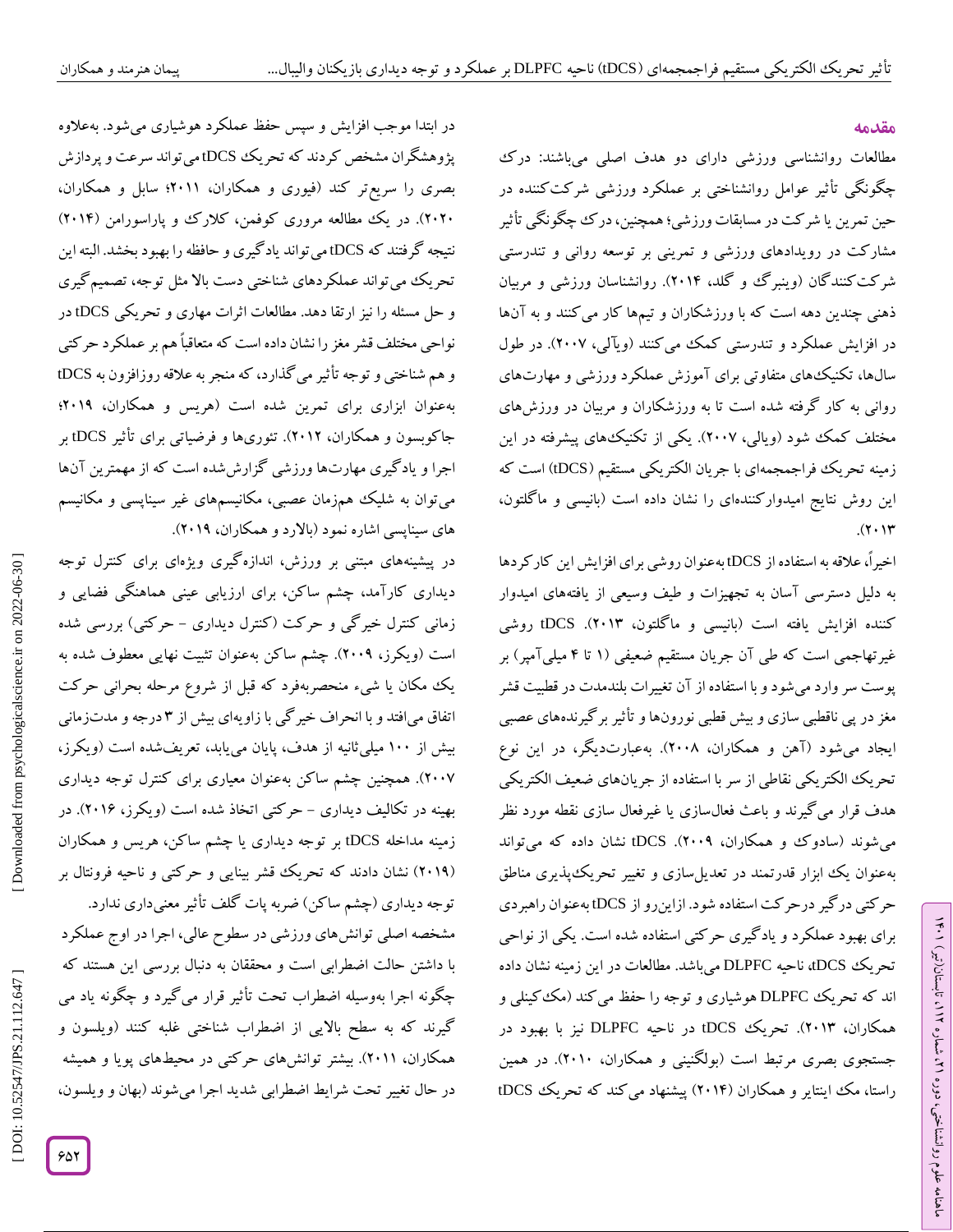۲۰۰۸). توانایی کنترل توجه و باقی ماندن کانون توجه تحت اضطراب بالا بهطور مکرر بهعنوان مؤلفههای کلیدی موفقیت بحث شدهاند (جانل، 2002(. مشخص شده است مدتزمان چشم ساکن در سطوح باالی اضطراب کاهش مییابد )بهان و ویلسون، 2000؛ نیبلینگ و همکاران، 2062؛ وین و همکاران، 2063(. ویلسون و همکاران )2004( نشان دادند که چشم ساکن به افزایش اضطراب شناختی ناشی از تنش رقابتی حساس است؛ کنترل خیر کی بازیکنان بسکتبال بهشدت تحت تأثیر قرار کرفت، که در نتیجه منجر به کاهش مدتزمان چشم ساکن شد. بااین وجود نشان داده شده است که افزایش مدتزمان چشم ساکن، مداخلۀ مؤثری برای مقابله با تنش است. وین و همکاران )2062(. نشان دادند که اثرات نامطلوب اضطراب در عملکرد تحت تنش با استفاده از تمرینات چشم ساکن، و حفظ مدتزمان چشم ساکن خنثی میگردد.

از با توجه به اینکه tDCS وسیلهای بالقوه برای افزایش عملکرد در بسیاری زمینهها فراهم میکند، اما شکافهای متعددی در این زمینه وجود دارد.<br>اول اینکه با جستجوی محقق در پایگاههای اطلاعاتی، مطالعهای با تأثیر tDCS بر عملکرد مهارتهای ورزشی در شرایط تنشگر یافت نگردید. دوم اینکه اکتشاف محدودی در زمینه مهارتهای پیچیده وجود داشته است (زو و همکاران، ۲۰۱۵). همانطور که در تحقیق هریس و همکاران (۲۰۱۹) نیز تمرینات tDCS بر توانش دیداری – حرکتی (ضربه پات گلف) تأثیری نداشت. سوم اینکه، پیکسا و پولوک (۲۰۱۸) معتقدند تأثیر tDCS با توجه به نیازهای تکلیف مانند پیچیدگی و سطح توانش شرکتکنندگان می تواند، متفاوت باشد. بنابراین بررسیهای بیشتری در این زمینه در توانش های مختلف و آزمودنیهای مختلف دارای اهمیت میباشد. درنتیجه با توجه به اثر توجه دیداری در بهبود عملکرد ورزشی و با توجه به ضرورت های موجود با توجه به تناقضات مطالعات پیشین، محقق در این تحقیق درصدد است تا به اثربخشی تحریک الکتریکی مستقیم فراجمجمهای tDCS )ناحیه DLPFC بر عملکرد و توجه دیداری بازیکنان والیبال نشسته ( تحت شرایط تنشگر بپردازد.

**روش**

روش پژوهش حاضر شبه **شرکتکنندگان: الف( طرح پژوهش و** تجربی و طرح پژوهش حاضر پیش آزمون – پس آزمون و دوره پیگیری ۲،

۴ و ۶ روزه بود. پژوهش حاضر نیز از لحاظ هدف از دسته تحقیقات کاربردی بود. همچنین پژوهش حاضر به لحاظ اجرا بهصورت میدانی اجرا<br>گردید. شرکتکنندگان مطالعه حاضر، ۲۴ ورزشکار لیگ برتری و پوش والیبال نشسته کشور بودند که بهصورت مشارکت داوطلبانه ملی انتخاب گردیدند. انتخاب این تعداد نمونه بر اساس نرمافزار جیپاور G \* Power) نسخه ۳.۱.۹.۴) با استفاده از آلفای ۵ درصد، بتای ۹۵ درصد و اندازه اثر ۰/۳ بر اساس مقادیر از مطالعاتی که قبلاً انجام شده بود )کیورفورث و همکاران، 2061(، اقتباس گردید. شرکتکنندگان به صورت تصادفی در دو گروه تحریک DLPFC و گروه شم قرار گرفتند. معیارهای ورود مطالعه حاضر شامل دید طبیعی، دید دوچشمی، عدم ویژ کی غالب کوررنگی و عدم چشم رنگی و استیگمات بود. اگر شرکت کنند کان در سه ماه کذشته دچار آسیب چشمی شده بودند، منجر به حذف انها از مطالعه میشد. همچنین اگر بینایی بدتر از ۲۰/۲۰ با استفاده از عدسیهای تصحیح کننده و/یا در صورت مشاهده یک ویژگی غالب ر کوررنگ داشتند از شرکت در این مطالعه حذف شدند. عالوه بر این، د صورتی که بیش از ۲ جلسه تمرینات مربوطه را از دست بدهند و افرادی که از ناحیه چشم آسیب دیدند از مشار کت در فعالیت آنها جلو گیری میشد. همچنین اگر شرکتکنندگان مایل به کنار کشیدن از مطالعه بودند، از<br>مطالعه حذف شدند.

## **ب( ابزار**

در این مطالعه، از دستگاه تحریک الکتریکی مستقیم فراجمجمهای (tDCS) جهت تحریک الکتریکی مغز استفاده گردید. دستگاه مورد استفاده در این پژوهش Dose Active و منبع جریان این دستگاه یک باطری ۹ ولت است. حداکثر شدتجریان ۴ میلیآمپر DC که از طریق اتصال الکترودهایی با قطبیت متفاوت (آند و کاتد) روی پوست سر نصب می شوند و جریان ثابت الکتریکی را از روی جمجمه به مغز منتقل میکند. در این پژوهش، الکترودها درون پدهای اسفنجی ۳۵ سانتیمتر مربع قرار می کیرند و سطح پدها با محلول کلرید سدیم ۹ درصد اغشته میشود تا ضمن افزایش رسانایی جریان الکتریکی از افزایش حرارت پیشگیری شود، دستگاه از لحاظ شدتجریان، اندازه الکترود و مدتزمان تحریک قابل کنترل است. مداخله تحریک الکتریکی مستقیم فراجمجمهای بدینصورت است که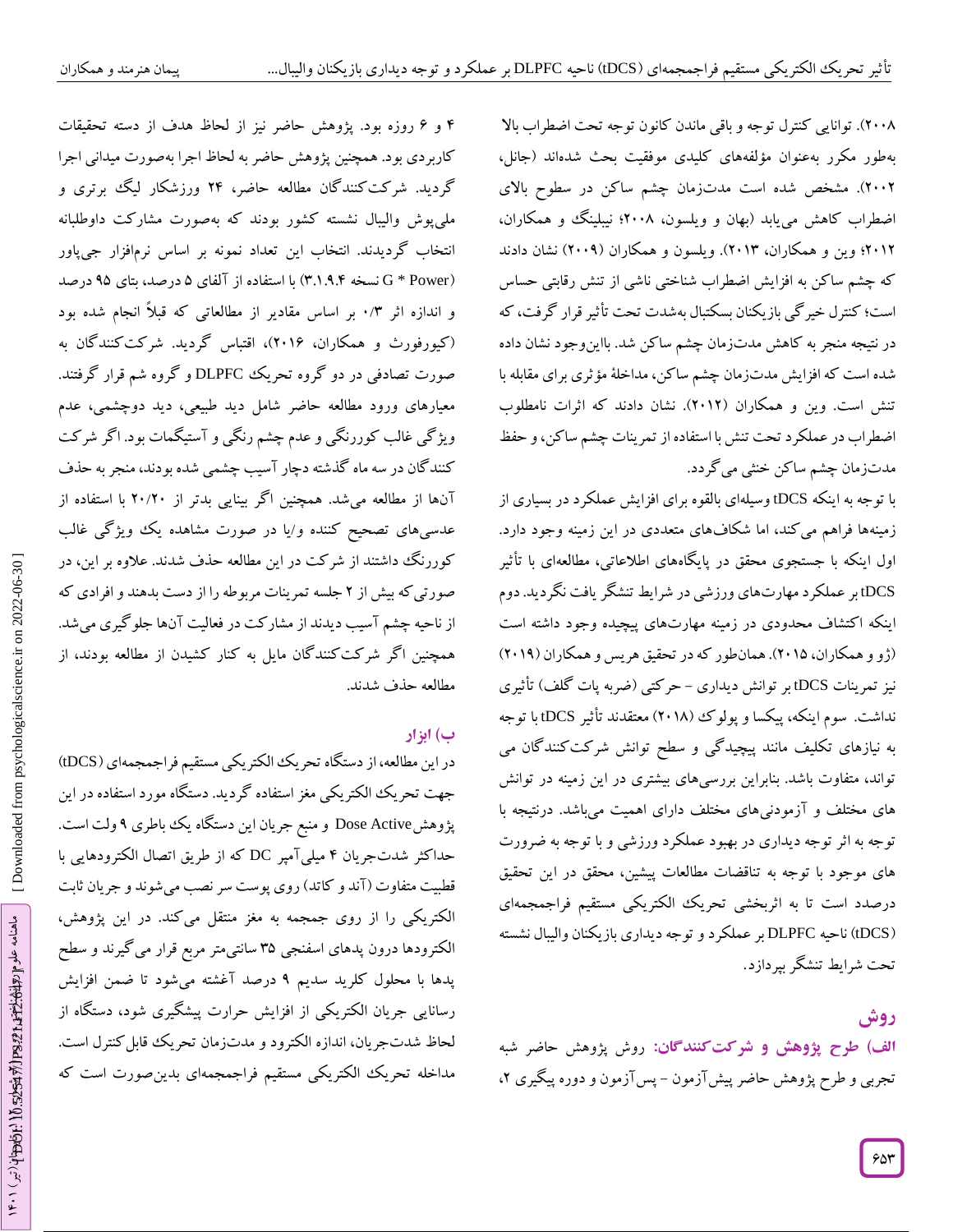الکترود آند و کاتد در گروه تحریک DLPFC در محل F3,F4 قرار گرفت. برای یافتن نقاط سیستم بین|لمللی ۲۰–۱۰ به کار کرفته شد. در این مطالعه، از تحریک الکتریکی با جریان ۱/۵ میلی آمپر و به مدت ۱۵ دقیقه با پدهای اسفنجی به ابعاد ۷۰۰۵ استفاده شد (جئون و هان، ۲۰۱۲). جریان ۱/۵ میلی۱مپر به مدت ۱۵ دقیقه میتواند روی فاکتورهای شناختی اثر تسهیل کننده داشته باشد (تسنگ و همکاران، ۲۰۱۲)، و یک اثر تحریکی تا ۹۰ دقیقه را ایجاد می کند (نیچه و پائولوس، ۲۰۰۱). همچنین، از دستگاه ردیابی Dikablis Professional مدل )Ergoneers Eye tracking حرکات چشم ) Wireless ساخت کمپانی ERGONEERS کشور آلمان که نقطه خیرگی در هرلحظه را با فرکانس ۶۰ هرتز ثبت میکند، برای ثبت توجه دیداری<br>شرکتکنندگان استفاده شد. این سیستم شامل عینک مجهز به دوربین و دستکاه ضبط پورتابل بود. دادههای بهدست آمده از طریق سیستم وایرلس بهصورت نوار ویدئوئی به کامپیوتر دارای قابلیت اتصال فرستاده میشود. بهمنظور ثبت حرکات و تغییرات چشم از نرم|فزار DLab و سیستم پردازش اطلاعات ساخت این کمپانی استفاده شد (کوئرفورث و همکاران، ۲۰۱۶). در این مطالعه میزان توجه دیداری (چشم ساکن) شرکت کنندگان برحسب میلی ثانیه بود. علاوه بر این، از نسخه سوم فرم آمادگی ذهنی (کرین، ۱۹۹۴) برای صحت استرس و اضطراب ایجادشده استفاده گردید. این مقیاس نسخه کوتاه شده پرسشنامه اضطراب حالتی رقابتی ۲ میباشد (کرین، ۱۹۹۴). این مقیاس دارای روایی همزمان به میزان ۱/۷۶ برای اضطراب شناختی، ۱/۶۹ برای اضطراب جسمانی و ۱٬۶۸ برای اعتمادبهخود میباشد (ویلسون و همکاران، ۲۰۰۹). این مقیاس در ۳ سؤال با اندازه کیری ۱۱ لیکرت از نگران تا عدم نگرانی برای اضطراب شناختی، شدید تا آسان برای اضطراب جسمانی و از مطمئن تا عدم اطمینان برای اعتماد به خود میباشد. نمرات ثبت شده بین ۸ تا ۱۱ نشان دهنده اضطراب و استرس ایجادشده در شر کت کنند کان میباشد ( کازر و همکاران، ۲۰۱۱). تکلیف این پژوهش آزمون شده سرویس والیبال ایفرد برای والیبال نشسته بود که در محیط تعدیل استاندارد انجام شد. در این روش شرکتکنندگان به اجرای 60 کوشش سرویس والیبال نمودند که برای سنجش دقت سرویس۵ا از مقیاس نمره<br>گذاری ایفرد استفاده شد.

روش گردآوری مطالعه حاضر به روش میدانی بود. در ابتدا از شرکت کنند کان رضایتنامه آکاهانه کتبی کسب شد. سپس شرکت کنندگان با

ラン

تابستان)تیر( ،

ミ

، شماره 26

ماهنامه علوم روانشناختی، دوره

اهداف تحقیق و نحوه امتیازدهی و اجرای آزمونهای مورد نظر آشنا ازمون، پسlزمون، پیکیری کوتاهمدت، آزمون تنش (استرس) و پیگیری بلندمدت اجرا گردید. آزمون مرحله پیش در شرایط عادی از شرکتکنندگان خواسته شد که حداکثر تالش خود را جهت به دست آوردن حداکثر امتیاز ممکن را صرف نمایند. بعد از ایجاد شرایط موردنظر، شرکت کنندگان در مرحله پیش[زمون به اجرای ۱۰ سرویس ساده پرداختند که دقت توسط محقق ثبت شد. عالوه بر این، همزمان با زدن سرویس، دستگاه ردیابی چشم روی چشم شرکتکنندگان قرار گرفت تا توجه آنها حین سرویس زدن ثبت گردد. مرحله مداخله

مرحله مداخله در ۶ روز متوالی انجام کرفت. مطالعات قبلی نشان دادند روند شش روزه اثرات امیدوار کنندهای را به دنبال دارد و از آن می توان به عنوان روندی مؤثر سود جست (رایکلی و همکاران، ۲۰۱۳).

صورت است که الکترود آند در محل مداخله tDCS ناحیه DLPFC بدین 3F و الکترود کاتد در محل 4F قرار گرفتند. برای یافتن دونقطه سیستم بین(لمللی ۲۰–۱۰ به کار گرفته شد. در این مطالعه، از تحریک الکتریکی با جریان ۱/۵ میلی آمپر و به مدت ۱۵ دقیقه با پدهای اسفنجی به ابعاد ۷\*۷ استفاده شد (جان و هان، ۲۰۱۲). جریان ۱/۵ میلی۱مپر به مدت ۱۵ دقیقه می تواند روی فاکتورهای شناختی اثر تسهیل کننده داشته باشد (تسنگ و همکاران، ۲۰۱۲)، و یک اثر تحریکی تا ۹۰ دقیقه را ایجاد می کند (نیتچه و پاولوس، 2006(. مداخالت برای آزمودنیها شامل تحریک الکتریکی اندی و تحریک الکتریکی شم بود. بدین صورت که در تحریک الکتریکی آندی جریان مستقیم ۱/۵ میلی آمپر در تمام طول مدت جلسه به فرد وارد میشود و تحریک الکتریکی شم بعد از اتصال الکترودها جریان الکتریکی ۱/۵ میلی آمپر به فرد وارد می شود. اما بعد از کدشت ۳۰ ثانیه بدون اینکه به فرد اطالعی داده شود، جریان الکتریکی قطع شد. آزمودنیها از قرار گرفتن در کروه کنترل و یا آزمایش اطلاعی نداشتند (بشارت و همکاران، ۲۰۱۵). بعد از مداخله تحریک الکتریکی آندی و شم در هر جلسه شرکتکنندگان به تمرین یک بلوک 60 تایی سرویس پرداختند.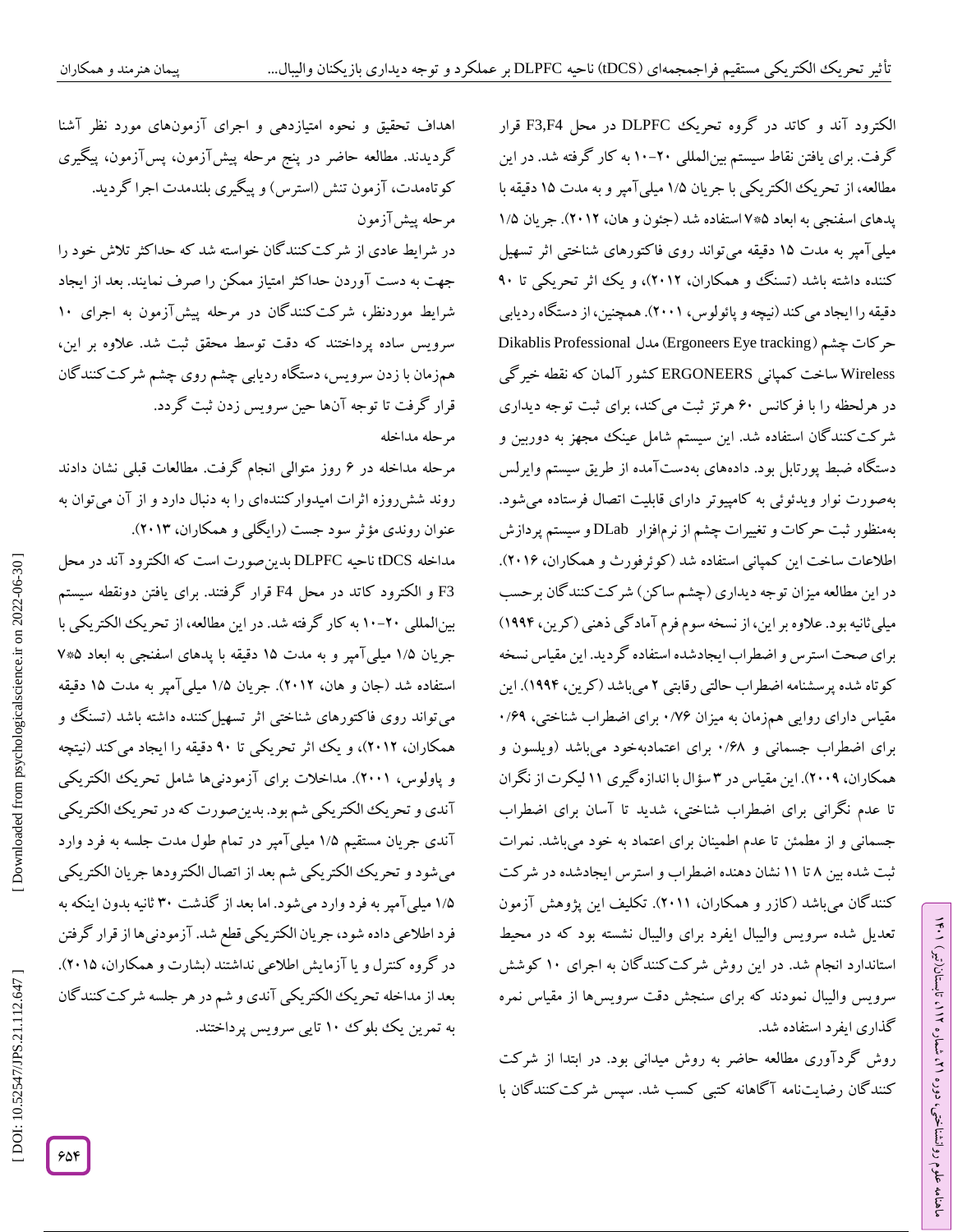که منجر به افزایش اضطراب شناختی میگردد )باومیستر و همکاران،

6401(، استفاده شد. به این صورت که ابتدا به شرکتکنندهها گفته شد که

عملکرد آنها باهم تیمی آنها مقایسه میشود. البته این مقایسه توسط مربی

انجام می شود. حتی به شر کت کنندهها گفته می شود که اگر در این آزمون خوب عمل کنند، عملکرد ضعیف آنها در مراحل قبلی، در نظر گرفته

پیگیری سوم )کوتاهمدت( )40 ساعت بعد از پیگیری دوم یا آزمون تنش( 40 ساعت پس از آزمون تحت تنش، مرحله پیگیری سوم انجام گرفت که

در آن شرکتکنندگان اقدام به اجرای 60 سرویس نمودند. دقت سرویس

توسط محقق ثبت شد. علاوه بر این، همزمان با زدن سرویس، دستگاه ردیابی چشم روی چشم شرکتکنندگان قرار گرفت تا توجه آنها حین

سرویس زدن ثبت گردد. مرحله انجام پیگیری برگرفته از روش تحقیق

-A-B یا همان (یادداری–تنش-یادداری) است که در تحقیق وین و

در این مطالعه بهمنظور تجزیهوتحلیل اطلاعات، از روشهای آمار توصیفی برای محاسبه شاخصهای مرکزی و پراکندگی و رسم نمودارها استفاده

گردید. از آزمون شاپیرو-ویلک برای بررسی نرمال بودن دادهها استفاده گردید. از آزمون لون برای بررسی برابری واریانس متغیرهای مورد نظر استفاده گردید. در آمار استنباطی، ازآزمون تحلیل واریانس مختلط )تحلیل

در جدول ۱ شاخصهای آماری مربوط به متغیرهای تحقیق در کروههای

آماری SPSS نسخه <sup>24</sup> در سطح معنیداری 0/05 انجام گرفت. واریانس مرکب( استفاده گردید. تجزیه

وتحلیل دادهها با استفاده از نرم۱فزار

نمیشود (وین و همکاران، ۲۰۱۳).

همکاران (۲۰۱۱) استفاده شده بود.

**یافتهها**

مرحله پسآزمون بالفاصله بعد از آخرین جلسه تمرینی )روز ششم( مرحله پسآزمون انجام گرفت که در آن شرکت کنند کان اقدام به اجرای ۱۰ سرویس نمودند که دقت توسط محقق ثبت شد. عالوه بر این، همزمان با زدن سرویس، دستگاه ردیابی چشم روی چشم شرکتکنندگان قرار گرفت تا توجه آنها حین سرویس زدن ثبت گردد.

مرحله آزمونهای پیگیری

آزمونهای پیگیری بر اساس مطالعه مروی وین و همکاران )2066( انجام گرفت. با توجه به استدلال پیکسا و پولوک (۲۰۱۸) که معتقدند تأثیر DCS با توجه به نیازهای تکلیف میتواند، متفاوت باشد، و با توجه به اینکه توانش مطالعه حاضر تکلیف شناختی – حر کتی میباشد و یک توانش مجرد است پیگیریها بهصورت ذیل انجام گرفت:

پیگیری اول (کوتاهمدت) (۴۸ ساعت بعد از پسآزمون)

۴۸ ساعت بعد از مرحله پس آزمون، مرحله پیگیری اول (کوتاهمدت) انجام گرفت که در آن شرکتکنندگان اقدام به اجرای 60 سرویس نمودند و دقت توسط محقق ثبت شد. عالوه بر این، همزمان با زدن سرویس، دستگاه ردیابی چشم روی چشم شرکتکنندگان قرار گرفت تا توجه آنها حین سرویس زدن ثبت گردد.

پیگیری دوم یا آزمون تنش )40 ساعت بعد از پیگیری اول( در مرحله آزمون تحت تنش 40 ساعت بعد از مرحله پیگیری اول (کوتاهمدت) شرکت کنندهها به اجرای ۱۰ کوشش سرویس در شرایط تحت تنش باهدف دست کاری سطح اضطراب شناختی پرداختند. دقت سرویس توسط محقق ثبت شد. عالوه بر این، همزمان با زدن سرویس، دستگاه ردیابی چشم روی چشم شرکتکنندگان قرار گرفت تا توجه آنها حین سرویس زدن ثبت کردد. از روش مقایسه اجتماعی و تهدید ارزیابی

| یادداری دوم                                                  | آزمون تنش                        | یادداری اول                                                   | يس آزمون                   | ييش آزمون                         | گروه             | متغير                  |
|--------------------------------------------------------------|----------------------------------|---------------------------------------------------------------|----------------------------|-----------------------------------|------------------|------------------------|
| $T\Delta/TT+\gamma/\Lambda T$                                | TO/O. + T/OA                     | $\mathbf{r}_{\Delta}/\cdot\mathbf{A}+\mathbf{r}_{\mathbf{r}}$ | TO/AT + Y/AA               | $Y\Lambda/F1 \pm Y/F9$            | tDCS ناحیه DLPFC |                        |
| $T1/\cdot \pm 7/\Lambda$                                     | $\frac{YV}{F1+\Delta}$           | $T.78 + 7.90$                                                 | $4.199+7.199$              | $Y9/\Delta \cdot \pm Y/\Lambda$   | tDCS ساختگی      | دقت                    |
| $\Delta Y \hat{z}' \cdot \cdot \pm Y \wedge / \cdot \hat{z}$ | $F4F/\cdot \Lambda + T9/V\Delta$ | $\Delta Y Y/Y \Delta \pm Y \Lambda / Y Y$                     | $F99/19+T0/97$             | $f\Delta Y/V\Delta \pm Y\cdot/9V$ | tDCS ناحیه DLPFC |                        |
| $F_{0}Y/99+Y1/19$                                            | $F1F/99+FV/VV$                   | $FOY/YQ+Y9/9A$                                                | $FO.$ / $F1 \pm r.$ / $AV$ | $F_{01}/F_{7} + F_{1}/T_{1}$      | tDCS ساختگی      | اچشم ساکن (میلی ثانیه) |
|                                                              |                                  |                                                               |                            |                                   |                  |                        |

**. شاخصهای آماری دقت و چشم ساکن سرویس ساده والیبال در گروههای مختلف جدول6**

مختلف ارائهشده است.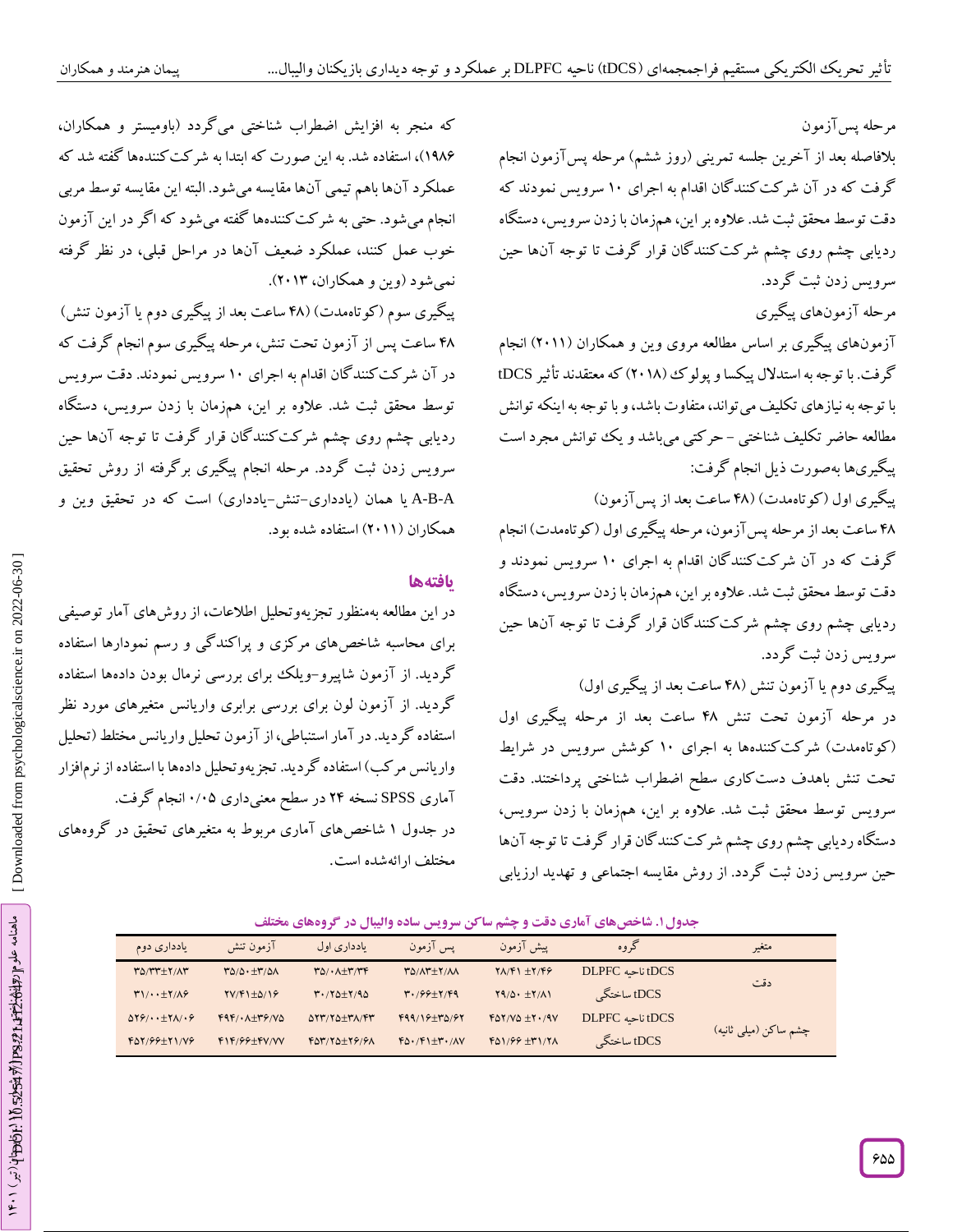شاخصهای (F (مربوط به اثر فرض کرویت گزارش شد. عالوه بر این پیش از بررسی اثرات بین گروهی، برای برابری واریانس های خطا از آزمون<br>لوین استفاده گردید. نتایج این آزمون نشان داد که آزمون F برای هیچ یک<br>از عامل های درونگروهی معنیدار نیست (۱/۷۷۳ =پی<sub>سآزمون</sub> P،<br>۱/۹۳ =پ<sub>سآزمون</sub> P، ۱/۳۴۶ =پ<sub>ا</sub> ٬۹۲۵ = یادداری مرحله دوم P) و این نشان میدهد که مفروضه همگنی واریانس در بین گروههای متغیر مستقل برقرار است.

گروه برای تحلیل دادههای این مطالعه از آزمون تحلیل واریانس مختلط )2 × ۵ مرحله اندازه کیری) استفاده شد. پیشفرض اول این آزمون برابری ماتریس کوواریانس میباشد. با توجه به عدم سطح معنیداری آزمون<br>باکس (۰/۸۵۱ =<sub>دقت P</sub> ۰/۳۹۲ = <sub>جشم ساکن</sub> P)، ماتریس کوواریانس دادهها برابر میباشد. پیشفرض دوم این آزمون اصل تقارن مرکب میباشد. برای برقراری این اصل از آزمون کرویت موخلی استفاده گردید. با توجه به عدم معنیدار بودن آزمون کرویت موخلی (۱۳۵/ ۰ =<sub>دقت</sub>P، ۱/۲۶۹ =ج<sub>شم ساکن</sub>P)،

|  |  | <b>جدول۲. یافتههای مربوط به آزمون تحلیل واریانس با اندازهگیری تکراری برای دقت و چشم ساکن</b> |
|--|--|----------------------------------------------------------------------------------------------|
|--|--|----------------------------------------------------------------------------------------------|

| مجذور اتا                    | سطح معنىدارى                    | مقدار F                     | ميانگين مجذورات  | درجه آزادی | مجموع مجذورات                                  | منبع تغييرات | متغير    |
|------------------------------|---------------------------------|-----------------------------|------------------|------------|------------------------------------------------|--------------|----------|
| .780                         | $\cdot/\cdot\cdot$ <sup>*</sup> | V/Y                         | <b>VV/1V</b>     | ۴          | $\mathbf{r} \cdot \mathbf{\Lambda}/\mathbf{V}$ | ز مان        |          |
| $\cdot$ / $\vee$ 10          | $\cdot/\cdot\cdot$ \*           | 00/70                       | $\Delta F$ $9/1$ |            | $\Delta F$ $9/1$                               | گروه         | دقت      |
| .777                         | $\cdot/\cdot\cdot$ <sup>*</sup> | 9/r.                        | 99/8             | ۴          | 99/8                                           | زمان ٭ گروه  |          |
| .796                         | $\cdot/\cdot\cdot$ <sup>*</sup> | $V/\Omega$                  | Y999/9.          | ۴          | T.019/F1                                       | ز مان        |          |
| $\cdot$ / Y $\lambda\lambda$ | $\cdot/\cdot\cdot$ <sup>*</sup> | $\Lambda$ 1/ $\Lambda$ Y    | $\Lambda$ 9167/. |            | $\Lambda$ 9167/                                | گروه         | چشم ساكن |
| .77.7                        | $\cdot/\cdot\cdot$ <sup>*</sup> | $\Delta$ /V $\Delta\Lambda$ | 9107/7V          | ۴          | 74914/11                                       | زمان ٭ گروه  |          |

در ادامه از یک طرح تحلیل واریانس درونگروهی برای عامل مراحل اندازه کیری برای مشخص نمودن تاثیر کروه تمرینی در مراحل مختلف ازمون استفاده شد که نتایج آن در جدول ۳ ارائه کردیده است.

همانطور که در جدول ۲ مشاهده میشود به دلیل اینکه اثر تعاملی متغیر *2*همانطور که در جدول ۲ مشاهده م<sub>ی</sub>شود به دلیل اینکه اتر تعاملی متغیر<br>دقت (۱۲۲۳<sup>, ۲</sup>/ ۰/۰۰۱، ۲<sub>/</sub>۳۰ sig) و چشم ساکن (۱/۲۰۲–۰ $\eta^2$  ، ( معنادار است، از اثرات اصلی صرفنظرمی گردد. *F*= 5 /05 ،*sig* = 0 /006

**قت و چشم ساکن د یافتههای مربوط به آزمون تحلیل واریانس درونگروهی در هر یک از گروههای تمرینی برای . جدول3**

| مجذور اتا | سطح معنیداری        | مقدار F | ميانگين مجذورات | درجه آزادی | مجموع مجذورات | گروه               | متغير    |
|-----------|---------------------|---------|-----------------|------------|---------------|--------------------|----------|
| .70.0     | $\cdot$ / $\cdot$   | 11/5    | 119/19          |            | YYY/YY        | ا tDCS ناحیه DLPFC |          |
| .11V      | $\cdot$ / $\cdot$ V | Y/YY    | YF/FV           |            | 9V/9.         | tDCS ساختگی        | دقت      |
| .760V     | $\cdot$ / $\cdot$   | 9/19    | 1.96.96         |            | F1V97/V9      | tDCS ناحیه DLPFC   |          |
| .11V      | .40                 | 7/۳۲    | <b>TTOA/9F</b>  |            | 13440/19      | tDCS ساختگی        | چشم ساكن |

sig= ۱/۰۰) یادداری مرحله اول (۱/۰۰ sig= ) و یادداری مرحله دوم *sig* )تفاوت معنیداری یافت نگردید که این نتایج حاکی از عدم = 6 /00 ( تضعیف عملکرد شرکتکنندگان در آزمون تنش بود. اما دیگر نتایج آزمون تحلیل واریانس درونگروهی برای عامل مراحل اندازهگیری نشان داد که tDCS ساختگی بر دقت سرویس ساده تأثیر معنیداری ندارد *2*داد که *tDCS ساختگی بر دقت سرویس ساده تأثیر معنیداری ندارد<br>(<i>F*= ۲/۳۳ *sig*= ۰/۰۷، *η<sup>2</sup>= ۰*/۱۷۵). همانطور که در جدول ۳ مشاهده میشود نتایج آزمون تحلیل واریانس درونگروهی برای عامل مراحل اندازهگیری نشان داد که تمرین *tDCS* ناحیه *DLPFC* باعث افزایش چشم همانطور که در جدول ۳ مشاهده می شود نتایج آزمون تحلیل واریانس *<sup>η</sup>* ، *<sup>2</sup>* ناحیه *DLPFC* باعث افزایش دقت سرویس ساده گردید )0/505<sup>=</sup> درونگروهی برای عامل مراحل اندازهگیری نشان داد که تمرین *tDCS* ۰/۰۰۱ *sig= ۰/۰۰*۱ *F*= ۱۱/۲۳. نتایج آزمون پیگردی بنفرونی نشان داد که تمرینات *tDCS* ناحیه *DLPFC* باعث بهبود عملکرد سرویس از *sig*)، یادداری مرحله اول = 0 /002 آزمون تا پسآزمون ) پیش (sig= ۰/۰۰۲)، آزمون تنش (۰/۰۰۱ sig=) و یادداری مرحله دوم (sig= ۰/۰۰۱) گردید. اما بین مراحل آزمون تنش با مراحل پسآزمون

ラン

تابستان)تیر( ،

ミ

، شماره 26

ماهنامه علوم روانشناختی، دوره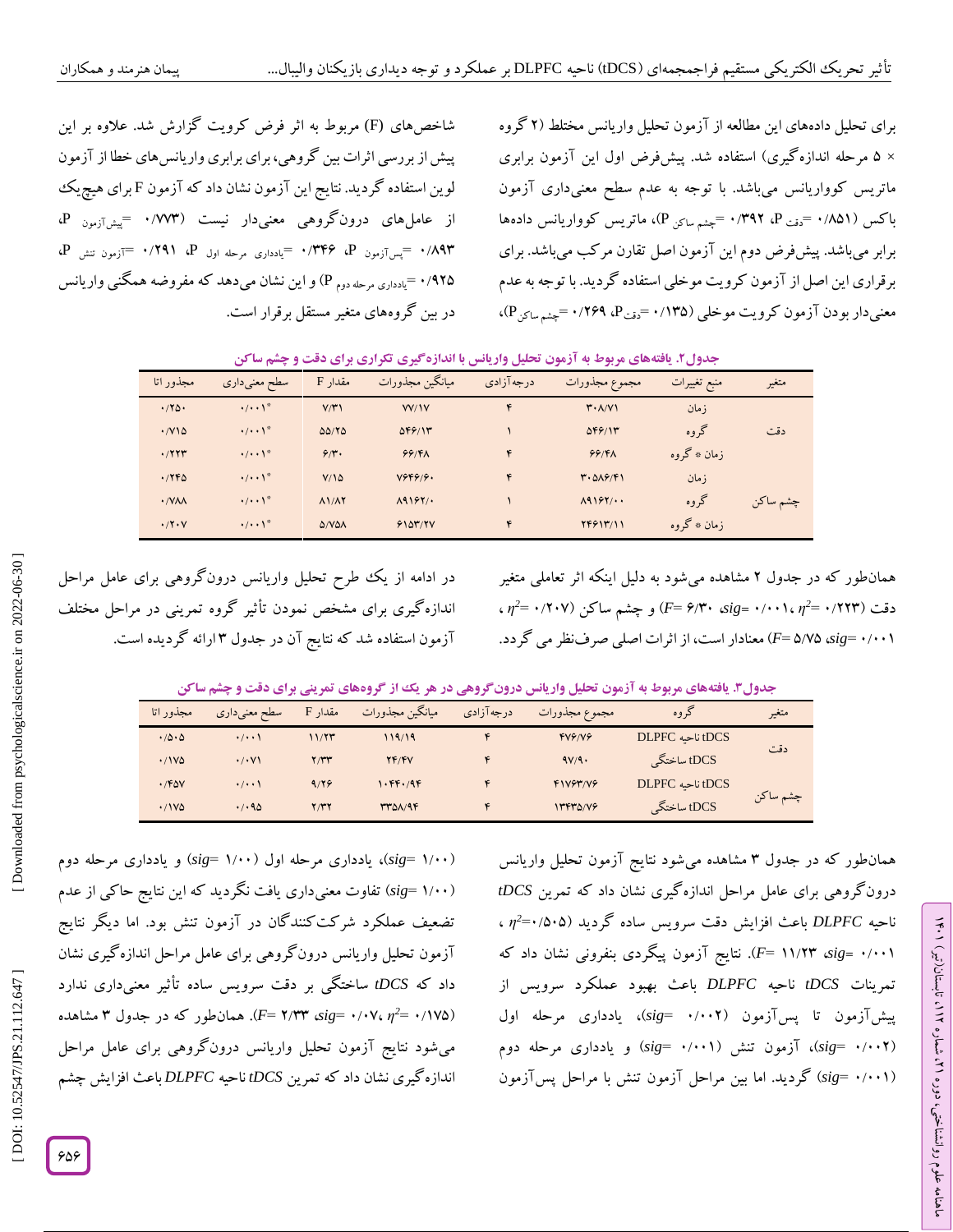ساکن گردید (۴۵۷*۰ - ÷<sub>n</sub>) sig= ۰/۰۰۱، او F*= ۹/۲۶ ،*sig=* . بنفرونی نشان داد که تمرینات *tDCS* ناحیه *DLPFC* باعث افزایش طول دوره چشم ساکن از پیشآزمون تا پسآزمون (۰/۰۰۱ =sig)، یادداری مرحله اول (۰/۰**۰۷ =sig)، آزمون تنش (۰/۰۱ =sig) و یادداری مرحله دوم** (sig= ۰/۰۰۱) گردید. اما بین مراحل آزمون تنش با مراحل پسآزمون sig= ۱/۰۰)، یادداری مرحله اول (۰/**۸۸ =**sig) و یادداری مرحله دوم *sig* )تفاوت معنیداری یافت نگردید که این نتایج حاکی از عدم = 0 /00 (

تضعیف طول دوره چشم ساکن شرکتکنندگان در آزمون تنش بود. اما دیگر نتایج آزمون تحلیل واریانس درونگروهی برای عامل مراحل اندازه گیری نشان داد که *tDCS ساختگی بر چشم ساکن تأثیر معنی*داری ندارد<br>(۰/۱۷۵ ۰*۰۹، ۰۹۰۳۹ sig=*۰/۰۹، *r=۲*/۳۲). *(F*= **٢/٣٢** *sig*= •/•٩، *η*<sup>2</sup> تفاوتهای درون کروهی به بررسی تفاوت بین کروهی در هر یک از مراحل آزمون پرداخته شد.

|  |  |  |  | جدول؛. یافتههای مربوط به آزمون تحلیل واریانس با اندازهگیری تکراری برای دقت و چشم ساکن |
|--|--|--|--|---------------------------------------------------------------------------------------|
|  |  |  |  |                                                                                       |

| سطح معنىدارى         | خطاى استاندارد              | اختلاف ميانگين                   | مراحل اندازهگیری | متغير    |
|----------------------|-----------------------------|----------------------------------|------------------|----------|
| $\cdot$ /۳۲۷         | .799                        | $-1/4$                           | پیشآزمون         |          |
| $\cdot/\cdot\cdot$   | $\cdot$ / $V$ $\vee$ $\vee$ | 01199                            | پس آزمون         |          |
| $\cdot/\cdot\cdot$   | .7911                       | $F/$ $\Lambda$ rr                | یادداری اول      | دقت      |
| $\cdot/\cdot\cdot$   | 1/717                       | $\Lambda/\cdot\Lambda$ ۳         | آزمون تنش        |          |
| $\cdot/\cdot\cdot$   | .711                        | F/TTT                            | یادداری دوم      |          |
| .7977                | V/FA9                       | $1/\cdot \Lambda r$              | ييش آزمون        |          |
| $\cdot/\cdot\cdot$ Y | 9/977                       | $FA/V\Delta$                     | يس آزمون         |          |
| $\cdot/\cdot\cdot$   | 9/009                       | $V·/$ $\cdots$                   | یادداری اول      | چشم ساكن |
| $\cdot/\cdot\cdot$   | 17/T.5                      | V9/919                           | آزمون تنش        |          |
| $\cdot/\cdot\cdot$   | V/ Y F 9                    | $VT/$ $\Upsilon\Upsilon\Upsilon$ | یادداری دوم      |          |

# **ی نتیجهگیر بحث و**

مطالعه حاضر باهدف اثربخشی تحریک الکتریکی مستقیم فراجمجمهای *tDCS* )ناحیه *DLPFC* بر عملکرد و توجه دیداری بازیکنان والیبال نشسته ( تحت شرایط استرسزا انجام گرفت. نتایج مطالعه حاضر از دو جنبه قابل<br>بررسی میباشد. اول اینکه نتایج مطالعه حاضر نشان داد که تحریک الکتریکی مستقیم فراجمجمهای (tDCS) ناحیه DLPFCبر عملکرد و توجه دیداری (چشم ساکن) سرویس ساده بازیکنان والیبال نشسته تأثیر معنی داری دارد و باعث بهبود عملکرد و افزایش طول دوره چشم ساکن شرکت کنند کان گردید. این یافته بهطور مستقیم با یافته هریس و همکاران، ۲۰۱۹) ناهمخوان میباشد. هریس و همکاران )2064( نشان دادند که تحریک قشر بینایی، حرکتی و ناحیه فرونتال بر طول دوره چشم ساکن ضربه پات گلف معنیداری ندارد. از دالیل ناهمخوانی میتوان به تعداد جلسات تأثیر تحریک اشاره کرد که در مطالعه هریس و همکاران )2064( یک جلسه تحریک بود ولی در مطالعه حاضر ۶ جلسه تحریک بود. اما در مطالعاتی

همانطور که در جدول ۴ مشاهده می کردد در مرحله پیش[زمون بین گروهها در متغیر دقت تفاوت معنیداری وجود ندارد. اما نتایج نشان داد که در مرحله پسآزمون، یادداری اول، آزمون تنش و یادداری دوم به ترتیب با اختلاف میانگین ۵/۱۶، ۵/۱۳، ۸/۰۸و ۴/۳۳ واحد شر کت کنند کان کروه تحریک ناحیه DLPFC در مقایسه با شرکتکنندگان گروه تحریک ساختگی ازلحاظ آماری دقت بالاتری در سرویس داشتند (۱/۰۰×C). همچنین دیگر نتایج حاکی از این بود که در مرحله پیش ازمون بین کروهها در متغیر چشم ساکن تفاوت معنیداری وجود ندارد. اما نتایج نشان داد که در مرحله پسآزمون، یادداری اول، آزمون تنش و یادداری دوم به ترتیب با اختلاف میانگین ۴۸/۷۵، ۷۰/۰۰، ۷۹/۴۱ و ۷۳/۳۳ میلی ثانیه شرکت کنندگان گروه تحریک ناحیه DLPFC در مقایسه با شرکتکنندگان گروه تحریک ساختگی ازلحاظ آماری دوره چشم ساکن طوالنیتری در سرویس داشتند (۱۰/۰× >P).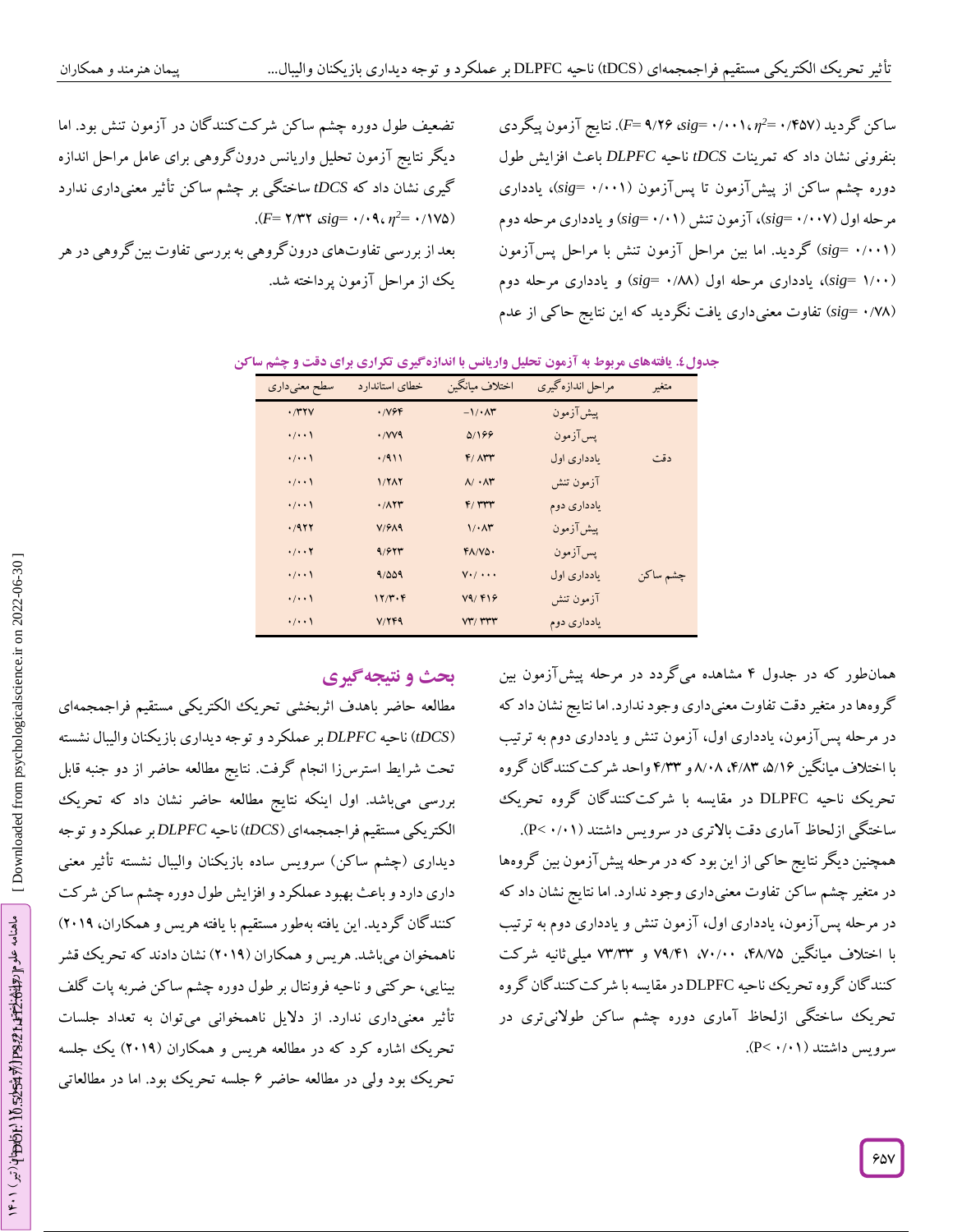دارد. در این مورد اشرفی و همکاران )2020( در مطالعهای مروری نشان دادند که اکثر مطالعات نشان میدهند که *tDCS* میتواند اثرات نامطلوب خستگی ناشی از *MS* را در انواع شناختی خاص کاهش دهد. همچنین، همسو و همکاران )2026( در مطالعهای مروری به این نتیجه رسیدند که نتایج شواهد اولیهای را ارائه میدهد که *tDCS* تأثیر مطلوبی بر سرعت پردازش شناختی، اختلال خلقی، درد و خستگی در بیماران MS دارد. بااین حال، تاثیرات بر شناخت و خستکی بر اساس ارزیابی خاص مورد استفاده متفاوت است. اما در مطالعهای ناهمخوان، بهرامی و همکاران 6400( نشان دادند که یک جلسه *tDCS* بر عملکرد بسکتبالیستها تأثیر ( مثبت و معناداری دارد؛ اما در مقایسه با کروه کنترل اثر معناداری بر خستگی روانی نداشت. احتماالً یکی از دالیل عدم تأثیر *tDCS* بر خستگی روانی در گردد چون در مطالعه بسکتبالیستها به مدتزمان اعمال تحریک برمی بهرامی و همکاران (۱۴۰۰) یک جلسه تحریک صورت گرفته است. ممکن است اعمال تحریک در چند زمان متوالی یا در فواصل استراحت تأثیر متفاوتی در میزان خستگی داشته باشد. فروسی و همکاران (۲۰۱۴) تاثیر رسی *tDCS* را بر خستگی روانی در افراد دارای مالتیپل اسکلورزیس بر کرده بودند. نتایج آنها نشان داد *tDCS* تأثیر معناداری بر کاهش خستگی دارد. آنها در تبیین تأثیر *tDCS* بر خستگی روانی عنوان کردند که *tDCS* آندال ممکن است با کاهش فعالیت گابا درون جمجمهای، خستگی را بهبود بخشد. این کاهش میتواند بهعنوان جبرانکننده اختالل تحریک مرکزی عمل کند یا به افراد اجازه میدهد توانش حرکتی جدیدی را هنگام تمرین کسب کنند. احتمال دیگر این است که *tDCS* آندال باعث افزایش تحریک پدیری عصبی و آکسونی در قشر حرکتی انسان میشود. مکانیسم های عمل زمینهای برای مدوالسیون فعالیت عصبی ناشی از *tDCS* هنوز کاملاً درک نشده است. بااینحال، مطالعات نشان دادهاند که جریان الکتریکی تولیدشده توسط *tDCS د*ر پتانسیل غشای استراحت سلولهای<br>عصبی دخالت می کند، که فعالیت مدارهای خودبهخود مغز را تعدیل می کند )فریرا و همکاران، 2064(. برخی از مطالعات نشان دادهاند که *tDCS* می تواند در قدرت سیناپسی عصبی تأثیر داشته باشد، فعالیت کیرندههای مانند ی بنابراین فرآیند انعطافپذیر *GABA* را تغییر داده و *NMDA* و تقویت طولانیمدت را تحریک کند (رانیری و همکاران، ۲۰۱۵؛ پولانیا و همکاران، ۲۰۱۱). همچنین تصور میشود اثرات طولانیم*دت tDCS* با

، مطالعات در این زمینه نشان دادهاند که تحریک *DLPFC* غیرمستقیم هوشیاری و توجه را حفظ می کند (مک کینلی و همکاران، ۲۰۱۳). تحریک مرتبط است بصری بهبود در جستجوی با *tDCS* در ناحیه *DLPFC* نیز )بولگنینی و همکاران، 2060(. در همین راستا، مک اینتایر و همکاران و سپس کند که تحریک *tDCS*در ابتدا موجب افزایش 2064( پیشنهادمی ( حفظ عملکرد هوشیاری و توجه میشود که با نتایج تحقیق حاضر همخوان میباشد. در بحث تأثیرگذاری این تمرینات میتوان استدالل نمود که تحریک الکتریکی مغز بر روی نواحی مخچه و قشر حرکتی مغز، سطح ی تحریکپذیری سلولهای مغزی را افزایش داده، فرآیند انعطافپذیر عصبی را تسریع نموده و منجر به بهبود فرآیند یادگیری حرکتی میگردد (استاگ و همکاران، ۲۰۱۱؛ ریس و همکاران، ۲۰۰۸). علاوه بر این، به هنگام یادگیری حرکتی تغییرات کارکردی و ساختاریای در برخی شبکه های عصبی مانند: *MI و DLPFC* به وجود میآید و روابط رفتاری و عصبی مربوط به یادگیری حرکتی را تغییر میدهد )دکسیوری و همکاران، 2064؛ آنگرلیدر و همکاران، 2002( و پیشنهاد میشود که تأثیرات سودمند تحریک الکتریکی مستقیم فراجمجمهای روی یادگیری<br>حرکتی به تقویت این شبکههای عصبی و بهبود تغییرات فیزیولوژیکی – سلولی که همراه با تمرین اتفاق میافتد مربوط شود، بهویژه اینکه می تواند باعث کاهش میزان ناقلین عصبی بازدارنده (مانند گاما آمینوبوتیریک اسید) و یا افزایش ناقلین عصبی تحریکشده و با بهبود پارامترهایی که تحریک پذیری قشر حرکتی را افزایش میدهد، عملکرد و یادگیری حرکتی را تسهیل کند )ریس و همکاران، 2000(. از دیگر اثرات تحریک الکتریکی مستقیم فراجمجمهای افزایش سطوح *BDNF* درنتیجه تحریک میباشد که میتواند به ذخیره پتانسیل عصبی کمک کند و یادگیری حرکتی را بهبود دهد )فرچ و همکاران، 2060(. آخرین اثر احتمالی تحریک الکتریکی مستقیم فراجمجمهای تأثیرات مثبت تحریک به علت بهبود فرآیندهای کدگذاری در حافظه حرکتی در قشر حرکتی اولیه میباشد که از اثرات مهم تمرین به هنگام یادگیری حرکتی است )باتفیچ و همکاران، 2004(. دوم اینکه نتایج مطالعه حاضر نشان داد که در اثر تحریک *tDCS* در ناحیه *DLPFC* عملکرد و توجه دیداری )چشم ساکن( شرکتکنندگان در تحریک *tDCS*در ناحیه *DLPFC* را در شرایط استرسزا و اضطرابی تأکید شرایط آزمون تنش )استرسزا( تضعیف نشد که این نتیجه بر اثرگذاری

ラン

تابستان)تیر( ،

ミ

، شماره 26

ماهنامه علوم روانشناختی، دوره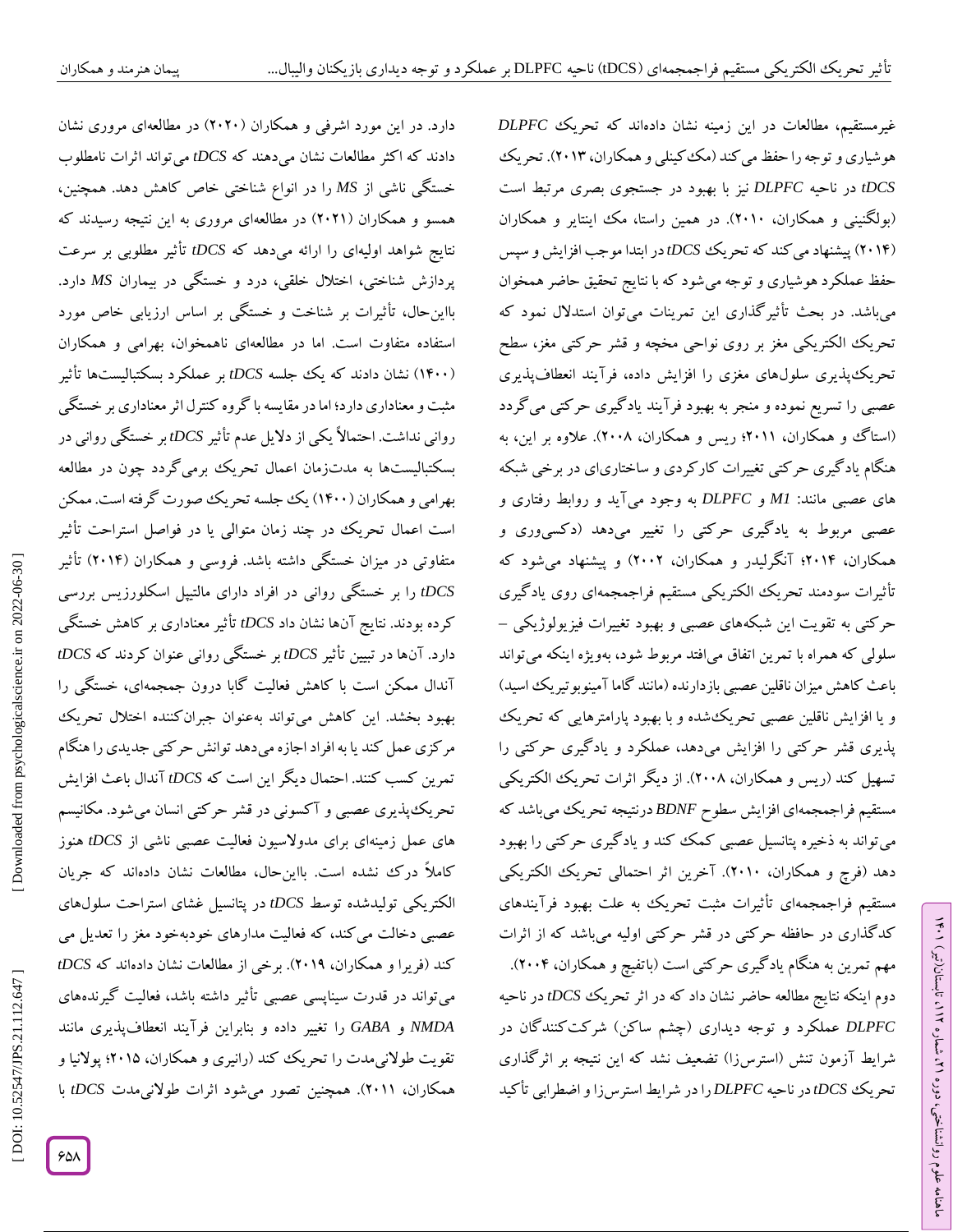تغییرات در سنتز پروتئین و بیان زن همراه است (هاتوری و همکاران، ۱۹۹۰؛ ایسالم و همکاران، 6445(. عالوه براین، مطالعهتصویربرداری عصبی نشان داد که تغییرات جریان خون به دنبال تحریک، که ممکن است مربوط به<br>تأثیر مستقیم *tDCS بر جر*یان خون باشد، با افزایش عرضه اکسیژن در نواحی قشر مغز و افزایش بعدی تحریک پذیری عصبی همراه باشد (ژنک و همکاران، 2066(. با توجهبهاین مکانیسمها، بهنظرمیرسد *tDCS* ابزاری باارزش برای تحریک فعالیت مغز و انعطافپدیری به دنبال اسیب مغزی است.

بهطور کلی نتایج مطالعه حاضر نشان داد که تحریک الکتریکی فراجمجمه ای از ناحیه *DLPFC* بر دقت و توجه دیداری حرکتی )چشم ساکن( توانش سرویس ساده والیبال تأثیر معنیداری دارد و باعث افزایش معنیدار دقت و طول دوره چشم ساکن گردید، همچنین نتایج به آزمون تنش انتقال یافت. نتایج حاصل از مطالعه حاضر پیامدهای مهم را نشان میدهد. اول اینکه بازیکنان والیبال نشسته میتوانند یاد بگیرند که حرکات چشمی کاربردی تری ایجاد کنند که میتواند بهطور مستقیم جبرانکننده ناسازگاریهای<br>عملکردی مرتبط (آزمون تنش) باشد. دوم اینکه به نظر می<sub>ل</sub>رسد که دستورالعمل۱عای تمرینات تحریک الکتریکی فراجمجمهای از ناحیه<br>*DLPFC* پیگیری مؤثرتر توانش هدفگیری را ارائه میدهد. این مزایا احتمالاً به دلیل کاهش تقاضا در مورد بار شناختی که از کنترل حرکتی<br>پشتیبانی میکند و ارتقاء یک محیط یادگیری حرکتی آشکار است. ازآنجاکه نتایج تحریک الکتریکی فراجمجمهای از ناحیه *DLPFC* قابلیت انتقال بر اساس آزمون تنش را داشت، بنابراین این نتایج کاربردهای ویژهای در توانشهای والیبال و دیگر توانشهای ورزشی دارد جایی که عملکرد بینایی حرکتی ماهرانه تحت تأثیر متقابل تنش۵ای روانی و فیزیولوژیکی قرار میگیرد. درنتیجه به مربیان پیشنهاد میشود که به تمرینات تحریک

الکتریکی فراجمجمهای از ناحیه *DLPFC* و اثرات احتمالی آنها در متغیرهای خیرگی توجه ویژهای داشته باشند تا بتوانند حداقل بر اثرات منفی )تنشهای روانی( فائق آیند. مطالعه حاضر دارای محدودیتهای است که بهصورت ذیل میباشد. اول اینکه به دلیل انجام تحقیق حاضر در دوران اپیدمی کرونا، شرکت کنندگان مجبور به استفاده از ماسک در حین اجرای تمرینات و آزمونها بودند. دوم اینکه، عدم کنترل محقق روی تمرینات احتمالی ذهنی یا بدنی از تکلیف مورد نظر در خارج از جلسات تمرینی علی رغم دادن تذکرات لازم در این مورد به آنها. سوم اینکه، عدم کنترل وقایع همزمان بهخصوص استفاده از دستگاه ردیابی چشم روی چشم<br>آزمودنیها که موجب سوگیری آزمودنیها در اجرای آزمونها شده است.<br>هلا**حضات اخلاقی**<br>پی**روی از ا صول اخلاق پژوهش: مطالعه** حاضر استخراج شده از رساله دکتری<br>پی**روی از ا صول ا** 

کمیته اخلاق در پژوهش پژوهشـــکاه تربیت بدنی و علوم ورزشــــی اســـت. این مطالعه به صررورت داوطلبانه و همکاری با فدراسرریون جانبازان و معلولین جمهوری اسررالمی ایران انجام پذیرفت و پس از مصراحبه اولیه و تکمیل فرم رضرایتنامه آگاهانه در این پژوهش شرکت داده شدند.

مطالعه حاضر مورد حمایت ستاد توسعه فناوریهای شناختی است. **: مالی حامی** <mark>نقش هو یک از نویسـندگان:</mark> نویسـنده اول به عنوان پژوهشـکر اصـلی این مطالعه میباشد و نویسنده دوم به عنوان استاد راهنما و نویسنده مسئول مطالعه است. نویسندگان

سوم و چهارم نیز به عنوان استاد راهنمای دوم و مشاور در این مطالعه حضور دارند. نویسندگان هیچگونه تضاد منافعی در رابطه با این پژوهش اعالم نمیکنند. **تضاد منافع:** بدین وسیله نویسندگان پژوهش حاضر از کلیه شرکت کنندگان در **: قدردانی تشکر و** این پژوهش و فدرا سیون جانبازان و معلولین جمهوری ا سالمی ایران کمال ت شکر و قدر دانی را دارد.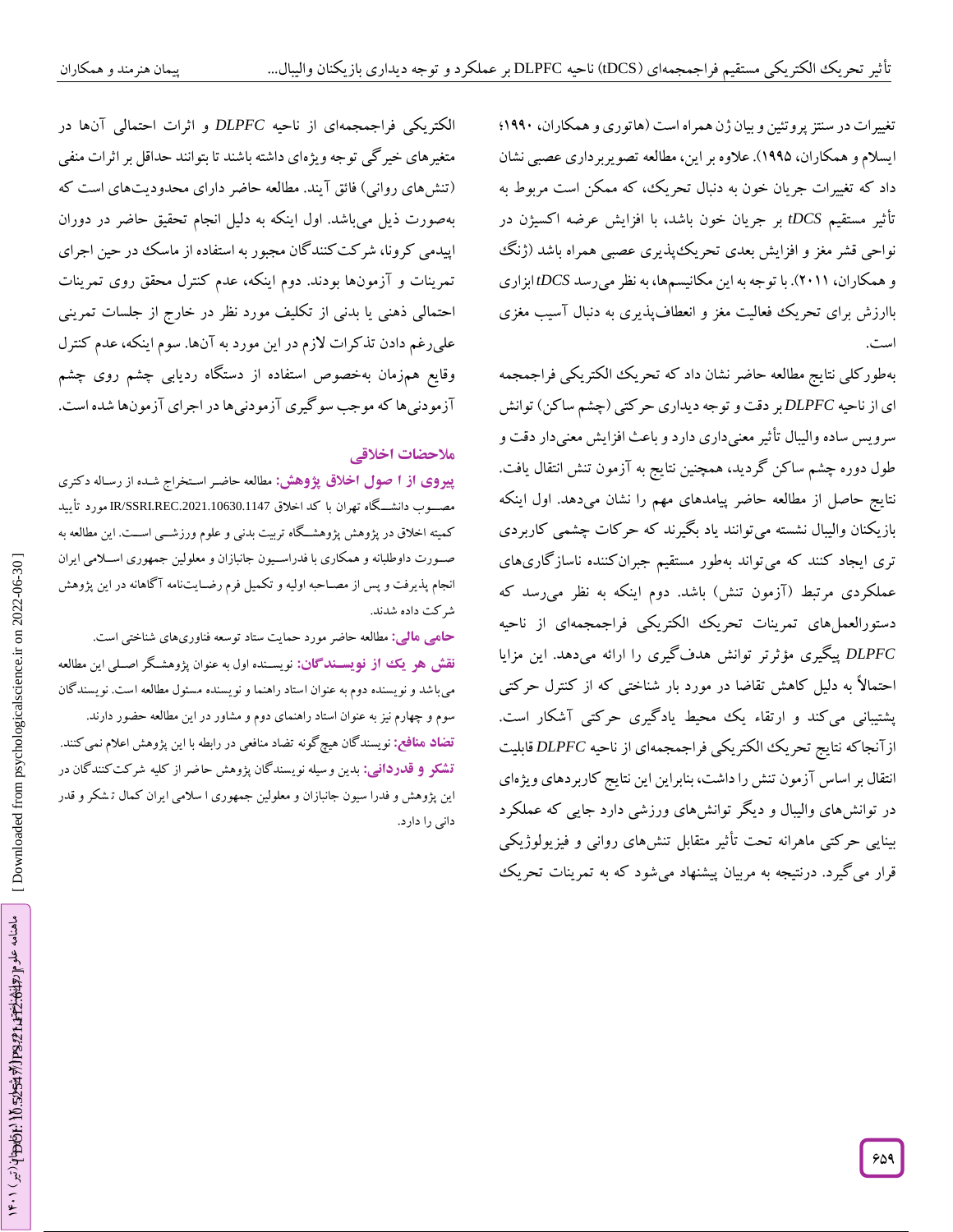# **References**

- Ashrafi, A., Mohseni -Bandpei, M. A., & Seydi, M. (2020). The effect of tDCS on the fatigue in patients with multiple sclerosis: A systematic review of randomized controlled clinical trials. *Journal of Clinical Neuroscience* , *78*, 277 -283. [\[Link](https://doi.org/10.1016/j.jocn.2020.04.106) ]
- Bahrami, A., Moradi, J., & Etaati, Z. (2021). The Effects of Transcranial Direct Current Stimulation (TDCS) on Mental Fatigue and performance of Basketball Player. *Sport Psychology Studies* , *10*(35), 167 -186. (Persian). [\[Link](file:///C:/Users/DANARAYANEH/Downloads/10.22089/SPSYJ.2020.8453.1917) ]
- Ballard, H. K., Goen, J. R., Maldonado, T., & Bernard, J. A. (2019). Effects of cerebellar transcranial direct current stimulation on the cognitive stage of sequence learning. Journal of neurophysiology, 122(2), 490-499. [\[Link](https://doi.org/10.1152/jn.00036.2019)]
- Banissy, M. J., & Muggleton, N. G. (2013). Transcranial direct current stimulation in sports training: *potential approaches. Frontiers in human neuroscience*, 7, 129. [\[Link](https://doi.org/10.3389/fnhum.2013.00129) ]
- Baumeister, R. F., & Showers, C. J. (1986). A review of paradoxical performance effects: Choking under pressure in sports and mental tests. *European Journal of Social Psychology* , *16*(4), 361 -383. [\[Link](https://doi.org/10.1002/ejsp.2420160405) ]
- Behan, M., & Wilson, M. R. (2008). State anxiety and visual attention: the role of the quiet eye period in aiming to a far target*. Journal of Sports Sciences*, 26(2), 207-215. [\[Link](https://doi.org/10.1080/02640410701446919)]
- Besharat, M. A., Rostami, R., Karimi, M., Farahani, H. (2015). The effectiveness of an augmented tDCS and ABMT on reducing food craving in obese individuals. *Applied Psychological Research*  Quarter, 2015, 6(3), 19 -37. (Persian). [\[Link](https://dx.doi.org/10.22059/japr.2015.55043)]
- Bolognini, N., Fregni, F., Casati, C., Olgiati, E., & Vallar, G. (2010). Brain polarization of parietal cortex augments training -induced improvement of visual exploratory and attentional skills. *Brain research* , 1349, 76-89. [\[Link](https://doi.org/10.1016/j.brainres.2010.06.053)]
- Bütefisch, C. M., Khurana, V., Kopylev, L., & Cohen, L. G. (2004). Enhancing encoding of a motor memory in the primary motor cortex by cortical stimulation. *Journal of neurophysiology* , *91*(5), 2110 -2116. [\[Link](https://doi.org/10.1152/jn.01038.2003) ]
- Causer, J., Holmes, P. S., & Williams, A. M. (2011). Quiet eye training in a visuomotor control task. *Medicine and Science in Sports and Exercise*, 43, 1042 –1049. [\[Link](http://dx.doi.org/10.1249/MSS.0b013e3182035de6) ]
- Coffman, B. A., Clark, V. P., & Parasuraman, R. (2014). Battery powered thought: enhancement of attention,

learning, and memory in healthy adults using transcranial direct current stimulation. *Neuroimage* , *85*, 895 -908. [\[Link](https://doi.org/10.1016/j.neuroimage.2013.07.083) ]

- De Xivry, J. J. O., & Shadmehr, R. (2014). Electrifying the motor engram: effects of tDCS on motor learning and control. *Experimental brain research* , *232*(11), 3379 -3395. [\[Link](file:///C:/Users/DANARAYANEH/Downloads/DOI%2010.1007/s00221-014-4087-6) ]
- Ferreira, I. S., Costa, B. T., Ramos, C. L., Lucena, P., Thibaut, A., & Fregni, F. (2019). Searching for the optimal tDCS target for motor rehabilitation. *Journal of NeuroEngineering and Rehabilitation* , *16*(1), 90. [\[Link](https://link.springer.com/article/10.1186/s12984-019-0561-5) ]
- Ferrucci, R., Vergari, M., Cogiamanian, F., Bocci, T., Ciocca, M., Tomasini, E., ... & Priori, A. (2014). Transcranial direct current stimulation (tDCS) for fatigue in multiple sclerosis. *NeuroRehabilitation* , *34*(1), 121 -127. [\[Link](file:///C:/Users/DANARAYANEH/Downloads/10.3233/NRE-131019) ]
- Fiori, V., Coccia, M., Marinelli, C. V., Vecchi, V., Bonifazi, S., Ceravolo, M. G., ... & Marangolo, P. (2011). Transcranial direct current stimulation improves word retrieval in healthy and nonfluent aphasic subjects. *Journal of cognitive neuroscience* , 23(9), 2309-2323. [\[Link](https://doi.org/10.1162/jocn.2010.21579)]
- Fritsch, B., Reis, J., Martinowich, K., Schambra, H. M., Ji, Y., Cohen, L. G., & Lu, B. (2010). Direct current stimulation promotes BDNF -dependent synaptic plasticity: potential implications for motor learning. *Neuron*, 66(2), 198-204. [\[Link](https://doi.org/10.1016/j.neuron.2010.03.035)]
- Harris, D. J., Wilson, M. R., Buckingham, G., & Vine, S. J. (2019). No effect of transcranial direct current stimulation of frontal, motor or visual cortex on performance of a self -paced visuomotor skill. *Psychology of Sport and Exercise* , *43*, 368 -373. [\[Link](https://doi.org/10.1016/j.psychsport.2019.04.014) ]
- Hattori, Y., Moriwaki, A., & Hori, Y. (1990). Biphasic effects of polarizing current on adenosine -sensitive generation of cyclic AMP in rat cerebral cortex. *Neuroscience letters* , *116*(3), 320 -324. [\[Link](https://doi.org/10.1016/0304-3940\(90\)90094-P) ]
- Hsu, W. Y., Cheng, C. H., Zanto, T. P., Gazzaley, A., & Bove, R. M. (2021). Effects of Transcranial Direct Current Stimulation on Cognition, Mood, Pain, and Fatigue in Multiple Sclerosis: A Systematic Review and Meta -Analysis. *Frontiers in Neurology* , *12*, 276. [\[Link](https://doi.org/10.3389/fneur.2021.626113) ]
- Islam, N., Aftabuddin, M., Moriwaki, A., Hattori, Y., & Hori, Y. (1995). Increase in the calcium level following anodal polarization in the rat brain. *Brain research* , *684*(2), 206 -208. [\[Link](https://doi.org/10.1016/0006-8993\(95\)00434-R) ]
- Jacobson, L., Koslowsky, M., & Lavidor, M. (2012). tDCS polarity effects in motor and cognitive domains: a

ラン تابستان)تیر( ،ミ ، شماره 26ماهنامه علوم روانشناختی، دوره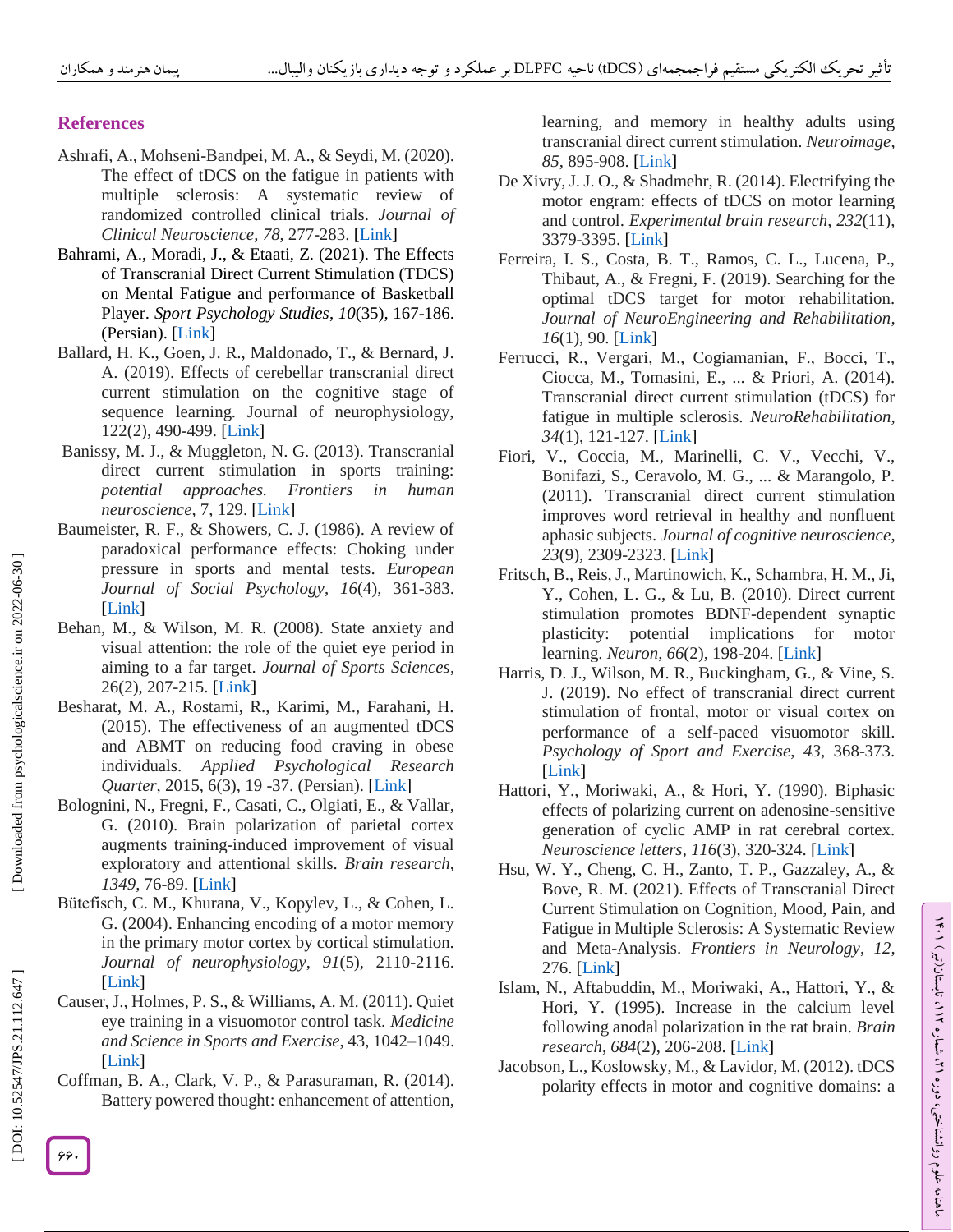meta -analytical review. *Experimental brain research* , *216*(1), 1 -10. [\[Link](file:///C:/Users/DANARAYANEH/Downloads/10.1007/s00221-011-2891-9) ]

- Janelle, C. M., Hillman, C. H., Apparies, R. J., Murray, N. P., Meili, L., Fallon, E. A., & Hatfield, B. D. (2000). Expertise differences in cortical activation and gaze behavior during rifle shooting. *Journal of Sport and Exercise Psychology*, 22(2), 167 -182. [\[Link](https://doi.org/10.1123/jsep.22.2.167) ]
- Jeon, S. Y., & Han, S. J. (2012). Improvement of the working memory and naming by transcranial direct current stimulation. *Annals of rehabilitation medicine*, 36(5), 585 -595. [\[Link](https://dx.doi.org/10.5535%2Farm.2012.36.5.585) ]
- Krane, V. (1994). The mental readiness form as a measure of competitive state anxiety. *The Sport Psychologist*, 8(2), 189 -202. [\[Link](https://doi.org/10.1123/tsp.8.2.189) ]
- Lizuka, P. (2005). Anxiety and Performance in Young Table Tennis Players. *Sports Sci -ence Research*, 26, 73 -75. [\[Link](http://www.tenisdemesa.com.co/documentos/anxiety.pdf) ]
- Lundqvist, C. (2011). Well -Being in Competitive Sports —The Feel -Good Factor? A Review of Conceptual Considerations of Well-Being. *International Review of Sport and Exercise*  Psychology, 4, 109-127. [\[Link](https://doi.org/10.1080/1750984X.2011.584067)]
- McIntire, L. K., McKinley, R. A., Goodyear, C., & Nelson, J. (2014). A comparison of the effects of transcranial direct current stimulation and caffeine on vigilance and cognitive performance during extended wakefulness. *Brain stimulation* , *7*(4), 499 - 507. [\[Link](https://doi.org/10.1016/j.brs.2014.04.008) ]
- McKinley, R. A., McIntire, L., Bridges, N., Goodyear, C., Bangera, N. B., & Weisend, M. P. (2013). Acceleration of image analyst training with transcranial direct current stimulation. *Behavioral Neuroscience* , *127*(6), 936. [\[Link](https://psycnet.apa.org/buy/2013-43049-012) ]
- Nitsche, M. A., & Paulus, W. (2001). Sustained excitability elevations induced by transcranial DC motor cortex stimulation in humans. Neurology, 57(10), 1899-1901. [\[Link](https://n.neurology.org/content/57/10/1899.short)]
- Ohn SH, Park CI, Yoo WK, Ko MH, Choi KP, Kim GM, Lee YT, Kim YH. Time -dependent effect of transcranial direct current stimulation on the enhancement of working memory. *Neuroreport*. 2008 Jan 8;19(1):43 -7. [\[Link](file:///C:/Users/DANARAYANEH/Downloads/10.1097/WNR.0b013e3282f2adfd) ]
- Pixa, N. H., & Pollok, B. (2018). Effects of tDCS on bimanual motor skills: a brief review. *Frontiers in behavioral neuroscience* , *12*, 63. [\[Link](https://doi.org/10.3389/fnbeh.2018.00063) ]
- Polanía, R., Paulus, W., Antal, A., & Nitsche, M. A. (2011). Introducing graph theory to track for neuroplastic alterations in the resting human brain: a transcranial direct current stimulation study. *Neuroimage* , *54*(3), 2287 -2296. [\[Link](https://doi.org/10.1016/j.neuroimage.2010.09.085) ]
- Querfurth, S., Schücker, L., de Lussanet, M. H., & Zentgraf, K. (2016). An internal focus leads to longer quiet eye durations in novice dart players. Frontiers in psychology, 7, 633. [\[Link](https://doi.org/10.3389/fpsyg.2016.00633)]
- Ranieri, F., Podda, M. V., Riccardi, E., Frisullo, G., Dileone, M., Profice, P., ... & Grassi, C. (2015). Modulation of LTP at rat hippocampal CA3 -CA1 synapses by direct current stimulation. *Journal of neurophysiology* , *107*(7), 1868 -1880. [\[Link](https://doi.org/10.1152/jn.00319.2011) ]
- Reis, J., Robertson, E. M., Krakauer, J. W., Rothwell, J., Marshall, L., Gerloff, C., ... & Cohen, L. G. (2008). Consensus: Can transcranial direct current stimulation and transcranial magnetic stimulation enhance motor learning and memory formation?. *Brain stimulation* , *1*(4), 363 -369. [\[Link](https://doi.org/10.1016/j.brs.2008.08.001) ]
- Sabel, B. A., Thut, G., Haueisen, J., Henrich -Noack, P., Herrmann, C. S., Hunold, A., ... & Antal, A. (2020). Vision modulation, plasticity and restoration using non -invasive brain stimulation –an IFCN -sponsored review. *Clinical Neurophysiology* , *131*(4), 887 -911. [\[Link](https://doi.org/10.1016/j.clinph.2020.01.008) ]
- Sadock, B. J., Sadock, V. A., & Kaplan, H. I. (2009). *Kaplan and Sadock's concise textbook of child and adolescent psychiatry*. Lippincott Williams & Wilkins. [\[Link](https://books.google.com/books?hl=en&lr=&id=DUFZ9NP2GK0C&oi=fnd&pg=PA1&dq=Sadock,+B.+J.,+Sadock,+V.+A.,+%26+Kaplan,+H.+I.+\(2009\).+Kaplan+and+Sadock%27s+concise+textbook+of+child+and+adolescent+psychiatry.+Lippincott+Williams+%26+Wilkins.+&ots=1qq_EdpHDz&sig=7DpBcMvudazJ1TCF_NOFPvdczx0) ]
- Stagg, C. J., Jayaram, G., Pastor, D., Kincses, Z. T., Matthews, P. M., & Johansen-Berg, H. (2011). Polarity and timing -dependent effects of transcranial direct current stimulation in explicit motor learning. *Neuropsychologia* , *49*(5), 800 -804. [\[Link](https://doi.org/10.1016/j.neuropsychologia.2011.02.009) ]
- Tseng, P., Hsu, T. Y., Chang, C. F., Tzeng, O. J., Hung, D. L., Muggleton, N. G., et al. (2012). Unleashing potential: Transcranial direct current stimulation over the right posterior parietal cortex improves change detection in low performing individuals. *Journal of Neuroscience*, 32(31), 10554-10561. [\[Link](https://www.jneurosci.org/content/32/31/10554.short) ]
- Ungerleider, L. G., Doyon, J., & Karni, A. (2002). Imaging brain plasticity during motor skill learning. *Neurobiology of learning and memory* , *78*(3), 553 - 564. [\[Link](https://doi.org/10.1006/nlme.2002.4091) ]
- Vealey, R. S. (2007). Mental skills training in sport. [\[Link](https://psycnet.apa.org/record/2007-01666-021)]
- Vickers, J. N. (2016). The Quiet Eye: Reply to sixteen commentaries. *Current Issues in Sport Science*, 1(118). [\[Link](https://hasbonline.unibe.ch/index.php/ciss/article/download/7542/10541) ]
- Vickers, J.N. (2007). Perception, cognition and decision training: The quiet eye in action. Champaign: *Human Kinetics.* [\[Link](https://books.google.com/books?hl=en&lr=&id=2iVyZNLnVxMC&oi=fnd&pg=PR7&dq=Vickers,+J.N.+\(2007\).+Perception,+cognition+and+decision+training:+The+quiet+eye+in+action.+Champaign:+Human+Kinetics.+&ots=aJZOPNwtI9&sig=rBlpIkJowGJusj8Wy1tZAQGTorA) ]
- Vine, S. J., & Wilson, M. R. (2011). The influence of quiet eye training and pressure on attention and visuo -